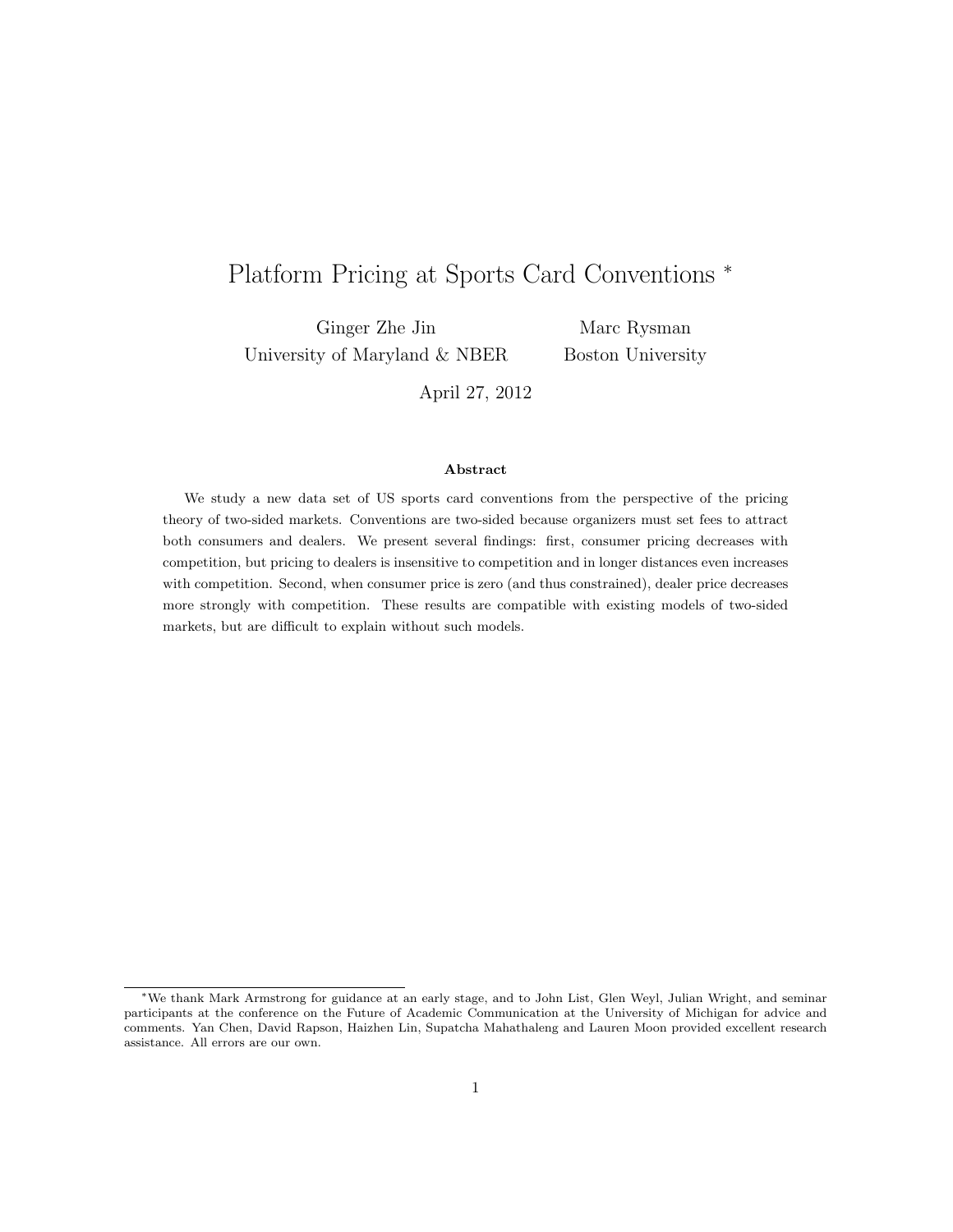#### 1 Introduction

The theory of platform competition and two-sided markets is an important recent development in industrial organization (see Armstrong, 2006; Caillaud & Jullien, 2003; Rochet & Tirole, 2006; Rysman, 2009; Weyl, 2010; Hagiu & Wright, 2011), but empirical work has been restricted. While the empirical literature is growing, we argue below that significant gaps remain. In particular, there is little research that focuses on descriptive analysis of data sets with a large number of platforms or in relatively simple settings that are easily interpretable by theory. This paper analyzes sports card conventions in the US, which must attract both buyers and sellers of cards to be successful. We provide a series of empirical results, particularly about the relationship between competition and pricing, and especially competition that we expect affects one side more than the other. Our results would be difficult to rationalize with a one-sided market model, but we argue that our results can be generated by a model based on two-sided markets. The theory of two-sided markets is difficult to test in the sense of falsifiability because it is very flexible. Rather than a direct test, our aim is to provide descriptive results from a market that appears to be two-sided, and discuss our results in the context of theoretical models. Our results go beyond existing theoretical models in that we consider markets with many platforms, whereas existing theoretical research considers markets with at most two. Thus, we evaluate whether intuition obtained from duopoly markets can be extended to more complex market structures.

By definition, two-sided markets involve two (or more) groups of agents in which (1) agents interact through an intermediary and (2) participation or usage of each group affects the utility of the other groups. The intermediating firm is often referred to as a "platform" and each group of agent is referred to as one "side" of the market. The economics of two-sided markets focus on agent's choice of platform and the pricing decisions of possibly competing platforms.<sup>1</sup> Hagiu & Wright (2011) argue that this literature would be better termed the study of "multi-sided platforms."

For example, consumers value video game consoles that are served by many game developers, and developers value consoles that attract many consumers. In this case, the console producer is the platform firm, accounting for interactions between game players and game developers. Similarly, a local sports card convention provides a platform for dealers of sports cards (most time acting as sellers) to interact with consumers that visit the convention. Sports card dealers prefer conventions with many consumers (holding competition constant) and consumers prefer conventions with many dealers.

For several reasons, sports card conventions provide an excellent environment to study the theory of two-sided markets, particularly for the relationship between platform pricing and platform competition. First, conventions are two-sided markets. A successful convention requires both buyers and dealers to

<sup>1</sup>This focus differentiates the literature on two-sided markets from the literature on network effects. The definition of a two-sided market is very similar to the definition of a market with indirect network effects. However, the literature on network effects tended to focus on technology adoption and network size, rather than the choices of the intermediary (although this distinction is not perfect). For more on network effects, and definitional issues in two-sided markets, see Farrell & Klemperer (2007), Rochet & Tirole (2006) and Rysman (2009).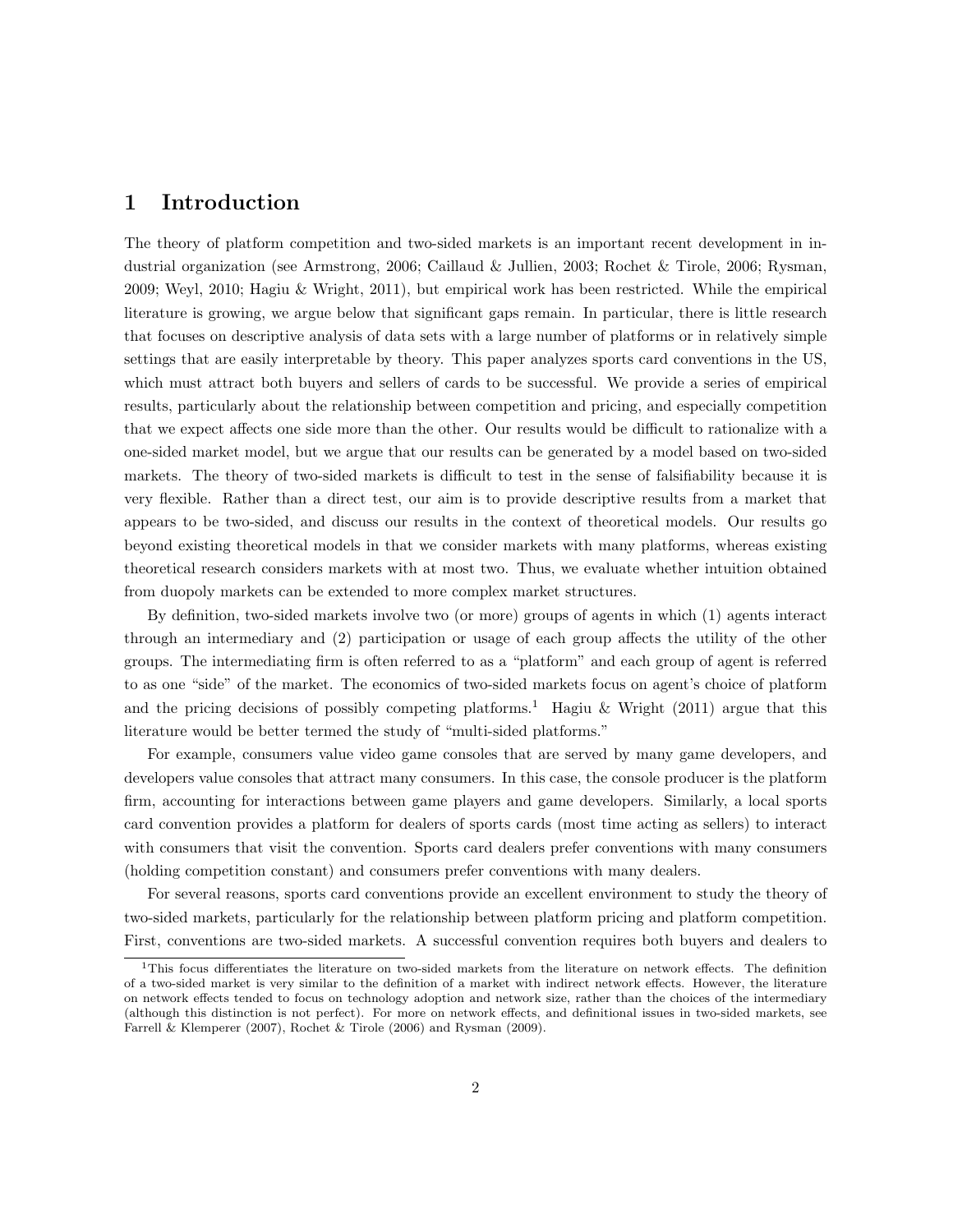appear at the convention, and a convention organizer must take this into account in setting prices. Second, pricing is very simple and observable. Dealers and consumers pay separate entrance fees only. There are no transaction fees or other complicating issues. We observe these fixed fees in a set of uniformly formatted classified advertisements in a trade magazine. Third, there are a huge number of conventions in the United States, more than two thousand per month at the height of their popularity, which gives us tremendous leverage for econometric estimation, as well as important panel variation in market structure.

In comparison, many two-sided markets (e.g. yellow pages directories, radio, internet search engine) have zero price on one side and therefore restrict platform pricing to the other side only. Contexts in which we see pricing on both sides are often complex. For example, video games consoles are a canonical example of a two-sided market, but the number of important platforms and game developers are less than 25, contracts are complex and secret, and technological change makes time series variation difficult to interpret.

We highlight several empirical results. We show that consumer pricing responds to increases in competition at any reasonable distance. However, pricing to dealers is more complex: it does not respond to competition within relatively long distances, up to 100 miles. As we consider even longer distances, past 100 miles, dealer prices actually increase in competition. We also distinguish between dealer pricing by conventions that allow free consumer admission and those that charge consumers. We interpret conventions that charge free admission, about half of our data set, to be constrained on the consumer side. We show that conventions with free consumer admission reduce the price to dealers in response to competition, whereas conventions with positive consumer admission do not change dealer prices in response to competition.

We argue that these results are difficult to explain in a one-sided model: why would price increase in or does not respond to competition if the firm has set price and responded negatively to competition for another product in the market? However, these results arise naturally in reasonable models of twosided markets. For instance, if dealers multi-home (i.e. attend multiple conventions) and consumers single-home (i.e. attend a single convention), increased competition between conventions (for instance, exogenously moving them closer together) leads to lower prices for consumers but not for dealers. The result that the single-homing side benefits more from competition than the multi-homing side is a common result and appears in a number of set-ups (see Rochet & Tirole, 2003; Armstrong, 2006; Gomes, 2011). A second result is that if both sides single-home, and consumer face higher travel costs than dealers, prices fall on the consumer side but can actually increase on the dealer side. Intuitively, since increased competition lowers market shares of consumers, the value of attracting dealers goes down, and the platforms raise price. This result can be inferred from Weyl (2010) and we present a model in the appendix that makes this point explicitly. Thus, a model in which consumers single-home and dealers multi-home when competing conventions are nearby but single-home when they are far apart (i.e. greater than 100 miles) generates the pricing pattern we observe. Our discussions with industry participants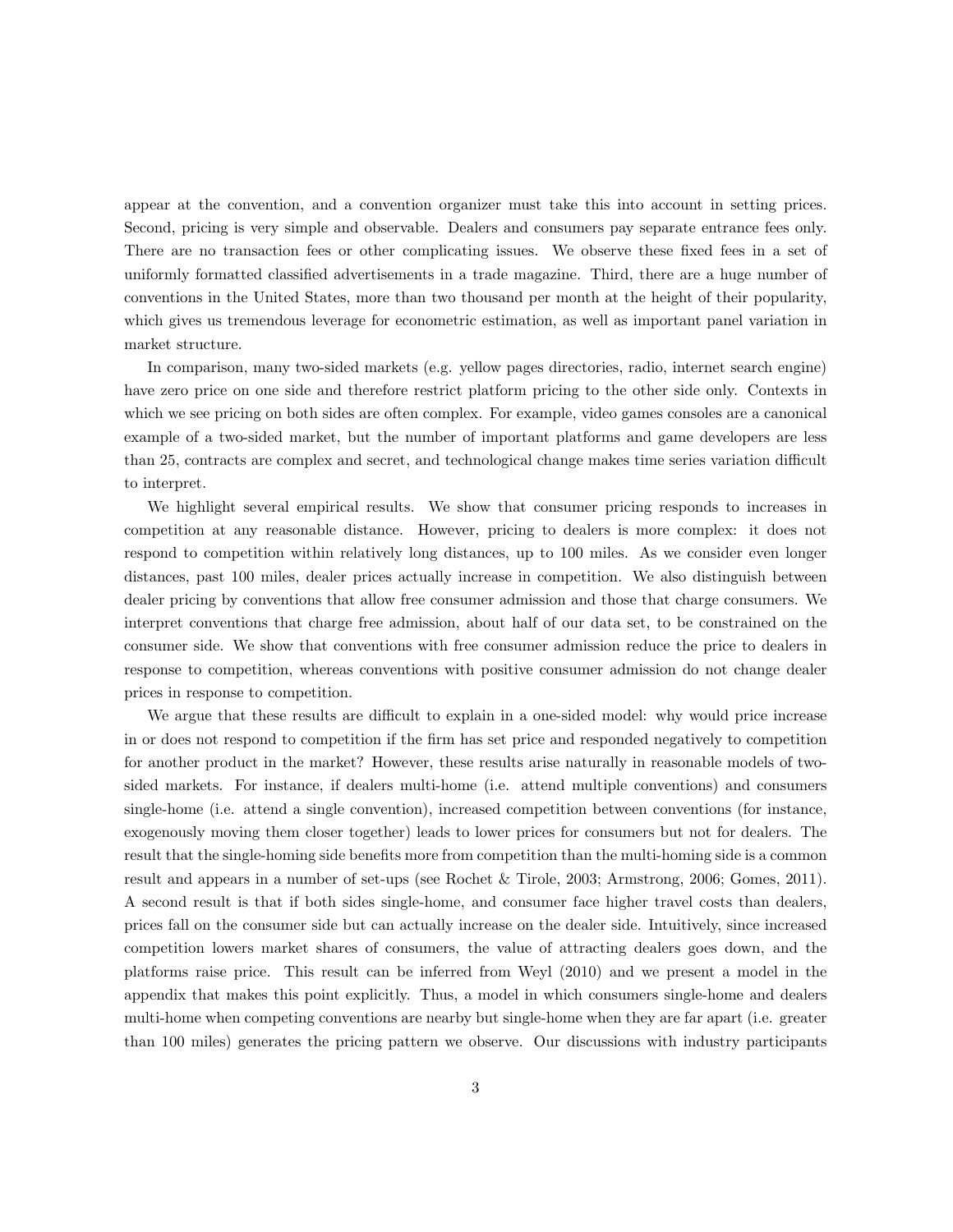suggest that this is a reasonable description of dealer behavior.

Armstrong & Wright (2007) and Gomes (2011) provide an interesting extension to the result that if one side multi-homes, competition does not affect prices on the multi-homing side. If instead we consider the case in which price is constrained on the single-homing side, then increases in competition do cause price to fall on the multi-homing side. This result is consistent with our finding that dealer prices fall in response to competition at conventions with free admission, but do not do so for conventions with positive admission fees when dealers are likely to multi-home (within 100 miles).

Several papers seek to empirically evaluate two-sided markets. Rysman (2004) estimates the positive feedback loop between advertising and entry in the Yellow Pages market and evaluates the welfare effects of entry. Kaiser & Wright (2006) study pricing in the German magazine market, Argentesi & Filistrucchi (2007) study market power in the Italian newspaper market, and Fan (2011) studies quality choice in the U.S. newspaper market. Chandra & Collard-Wexler (2009) study newspaper pricing in the context of mergers. Jeziorski (2011) analyzes merger behavior by U.S. radio stations. Lee (2010), Derdenger (2011) and Corts & Lederman (2009) evaluate exclusive contracting in the video-game market. Cantillon & Yin (2008) study tipping in financial exchanges. Genakos & Valletti (2011) show that lower call termination revenue for cellular phone providers leads to higher fees to subscribers. Rysman (2007) evaluates multi-homing and network effects in payment card usage.

Our paper differs from previous research in that we directly study pricing decisions using a descriptive (or "reduced-form") framework. These empirical results are useful because predictions about pricing choices are, in our view, the major results of the two-sided markets literature so far. By taking a reduced-form approach, we seek to shed light on whether correlations in the data are consistent with the proposed theories. In contrast, most other papers that analyze pricing estimate an explicit theoretical model using structural techniques, which makes it difficult to detect if the model does not hold. A descriptive approach seems natural given that both the theoretical and empirical literatures are at such an early stage.<sup>2</sup>

#### 2 Industry and Data

Collecting sports cards and sports memorabilia is a popular pastime in the United States. Sports cards are small cards with a picture of a professional player and the player's statistics. Baseball cards are the most popular. Collectors value cards of top players in top or rookie years, as well as complete sets and well-produced cards. Collectors are often interested in other types of memorabilia, such as game balls, jerseys or player signatures. The popularity of collecting cards can vary a great deal, including seasonally with whether a sport is in season, and regionally with the success of the local team. A major event in

<sup>2</sup>A related empirical literature focuses on indirect network effects, such as Gandal, Kende & Rob (2000), Saloner & Shepard (1995) and Ackerberg & Gowrisankaran (2006). Consistent with the theoretical literature on network effects, these papers focus on technology adoption rather than pricing by an intermediary.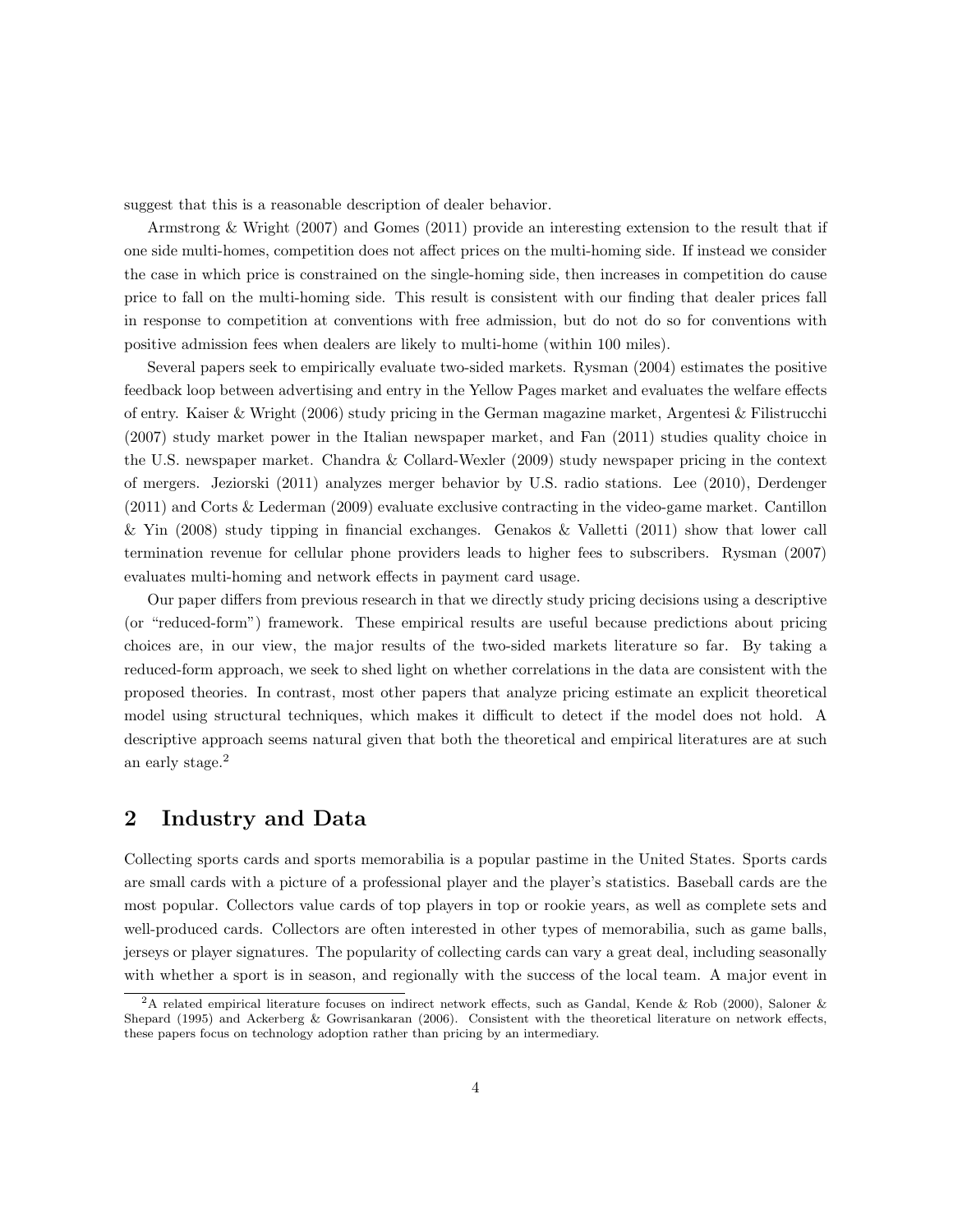our data set is the labor strike in Major League Baseball in 1994, which hurt the popularity of the league and of collecting baseball cards.

Sports card conventions provide short events for dealers and consumers to come together. While a number of dealers establish retail shops, many dealers trade entirely at conventions. A small convention may last one day and consist of 10 tables set up at a mall. The largest conventions have more than 250 tables, last a week, and take over a large convention center in a major city. Convention organizers rent the location, advertise the convention and charge fees to dealers and consumers. Conventions sometimes contract for the appearance of professional athletes who will provide signatures for free. Organizers primarily profit from the entrance fees, although some organizers are also dealers who will trade cards at the convention. Both the organizer and dealer markets are extremely unconcentrated and are characterized by many small participants, many of whom have separate full-time jobs unrelated to sports cards.

Pricing at conventions is very simple. Consumers and dealers pay a fixed fee to the convention organizer. Typically, consumers pay less than \$2, with about half of the conventions in our data set offering free admission. Dealers pay the "table fee", typically \$25 to \$100. The table fee allows the dealer to set up a table at the convention. Prices at multi-day events may be more complicated, with prices varying by day (for instance, weekend prices are typically higher) or with lower per-day fees for admission over multiple days. Also, we observe some discounts from the table fee for purchasing multiple tables.<sup>3</sup>

Our data set is based on the trade magazine Becket Baseball Card Monthly. This magazine provides articles on baseball and collecting, market prices for a huge number of cards, and most importantly for our purpose, listings for sports card conventions (the "Convention Calendar"). Listing is free and, as we understand it, every convention would be sure to place a listing in this magazine. The magazine requires that listed conventions have at least 10 tables, although this does not appear to be binding (see below). Each calendar covers the month of the issue, so the October 1997 issue has listings for all conventions in that October.

Our data set consists of the convention listings from a selection of issues of this magazine. Convention organizers fill out a standard form and listings follow a uniform pattern, which is amenable to computer interpretation. To create our data set, we scanned all of the listings and used an Optimal Character Recognition (OCR) program (in particular ABBYY PDF Transformer 1.0) to convert these scans to text files. Then we wrote computer programs to parse the results into a usable data set. To ensure data quality, we compared the original copy with each parsed listing and corrected errors by hand.

Each convention lists the city or town in which it occurs. We match these towns to a list of towns

<sup>3</sup> In practice, dealers can buy from consumers and dealers can trade with other dealers, as can consumers with other consumers. Hence, the important distinction is not who buys cards and who sells cards but who pays the table fee and who pays the consumer fee. There could be substitution between entering with a table and not doing so. Such substitution could be problematic for our theoretical predictions since it does appear in existing theoretical work, but should bias our results away from finding the differences between the two sides that we show.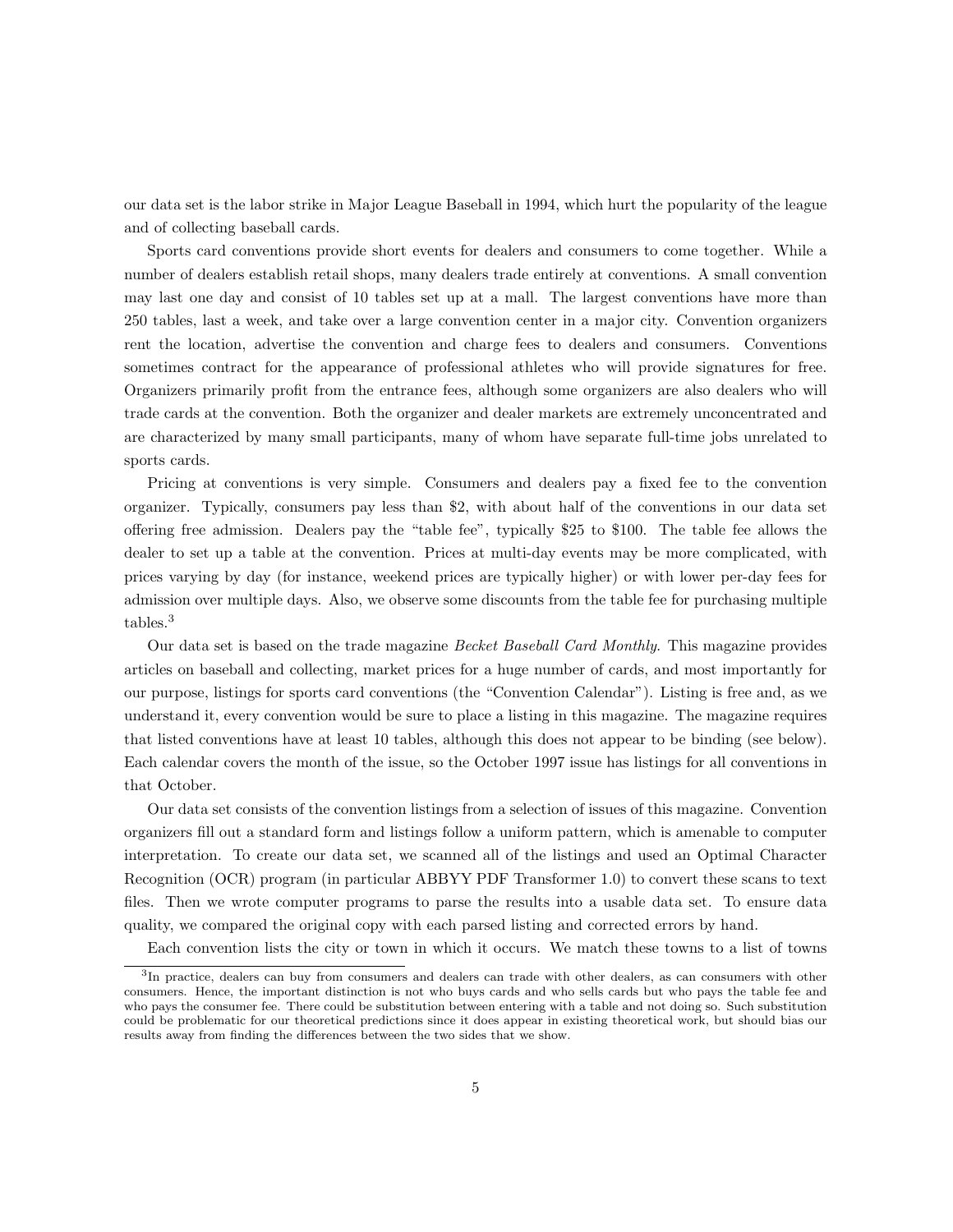from the U.S. Census and assign the longitude and latitude of the town to the convention. Hence, we assume that each convention is located in the population center of the town in which it occurs.<sup>4</sup> We drop conventions that do not occur in the continental United States. We dropped some listings that did not provide town names that we could reliably match to a location in the census. Altogether, we have data on 50,450 conventions in 36 months over 9 years.

For each listing, we use the dates of the convention, the town and state, the number of tables, the admission fee for consumers and the table fee for dealers.<sup>5</sup> For prices, we always took the price for a single day of admission if there were discounts for multi-day admission. We used the simple average of prices if there were different prices for different days. We took the price for a single table if there were discounts for multiple tables.

Our selection of magazines range from April, 1989 to December, 1997, for a total of 36 issues. As the magazines are drawn from a personal collection, it is not a continuous set of magazines.<sup>6</sup> We purposely stopped collecting data after 1997, which coincides with the popularity of the World Wide Web. There is a significant decline in the number of conventions during the late 1990s which makes our approach difficult since we rely on the presence of competition to create our tests.<sup>7</sup> Table 1 lists the issues of the magazine in the data set, along with the number of conventions in each issue. Figure 1 graphs this series. There is a peak in activity in the Summer and Fall of 1992 when there are regularly more than 2000 conventions in a month. There is a steady decline afterwards, presumably due to the baseball strike in 1994 and the popularity of the Internet. In 1997, there are less than 1000 conventions per month.

We are interested in oligopoly interactions, so it is useful to get a sense of the number of conventions in any given region. Table 1 provides the mean number of conventions per 3-digit zip code by month for zip codes that have at least one convention. The overall average is 3.15, and this ranges from 1.90 to 4.35 in months with low and high activity. Not surprisingly, the distribution underlying these means is highly skewed. Table 2 displays the number of 3-digit zip code-months with each count of the number of conventions. For instance, there are 6,886 zip code-months in which we observe only 1 convention in a month, which represents 43.04 percent of the data. Zip code-months with three or less conventions represent almost 75% of the data, and 10 or less represents 95% of the data. There is a tail of observations with a large number of conventions, the maximum being 49 conventions in a 3 digit zip code in a single

<sup>4</sup>The listings provide addresses which in principle could be used to more accurately identify locations. However, many addresses are descriptive ("VFW Hall" or "Westgate Mall") and therefore are difficult to geocode. Even for the entries that provide a street address, cleaning them would be an enormous task.

<sup>5</sup>We discarded some information: the exact location, the times of day of each convention and the contact name and number. The contact names are potentially very interesting but difficult to clean reliably.

 $6$ Our collection of magazines is drawn from those we found for sale at several conventions, and some contributions from John List (for which we are very grateful). We made a number of attempts to find missing issues, for instance at public libraries. We believe that our selection of magazines is random.

<sup>7</sup>The impact of the Web on the convention market represents an interesting topic in its own right, as in Goldmanis, Hortascu, Syverson & Emre (2010) for booksellers and travel agents. Jin & Kato (2007) present a detailed study on the online and offline trading of sports cards. Here we shy away from the post-Internet months because it would be difficult to determine the channel by which the Web affects conventions. Not only does the Web represent an alternative method for trading cards, the Web represents an alternative leisure activity which substitutes for card collecting altogether.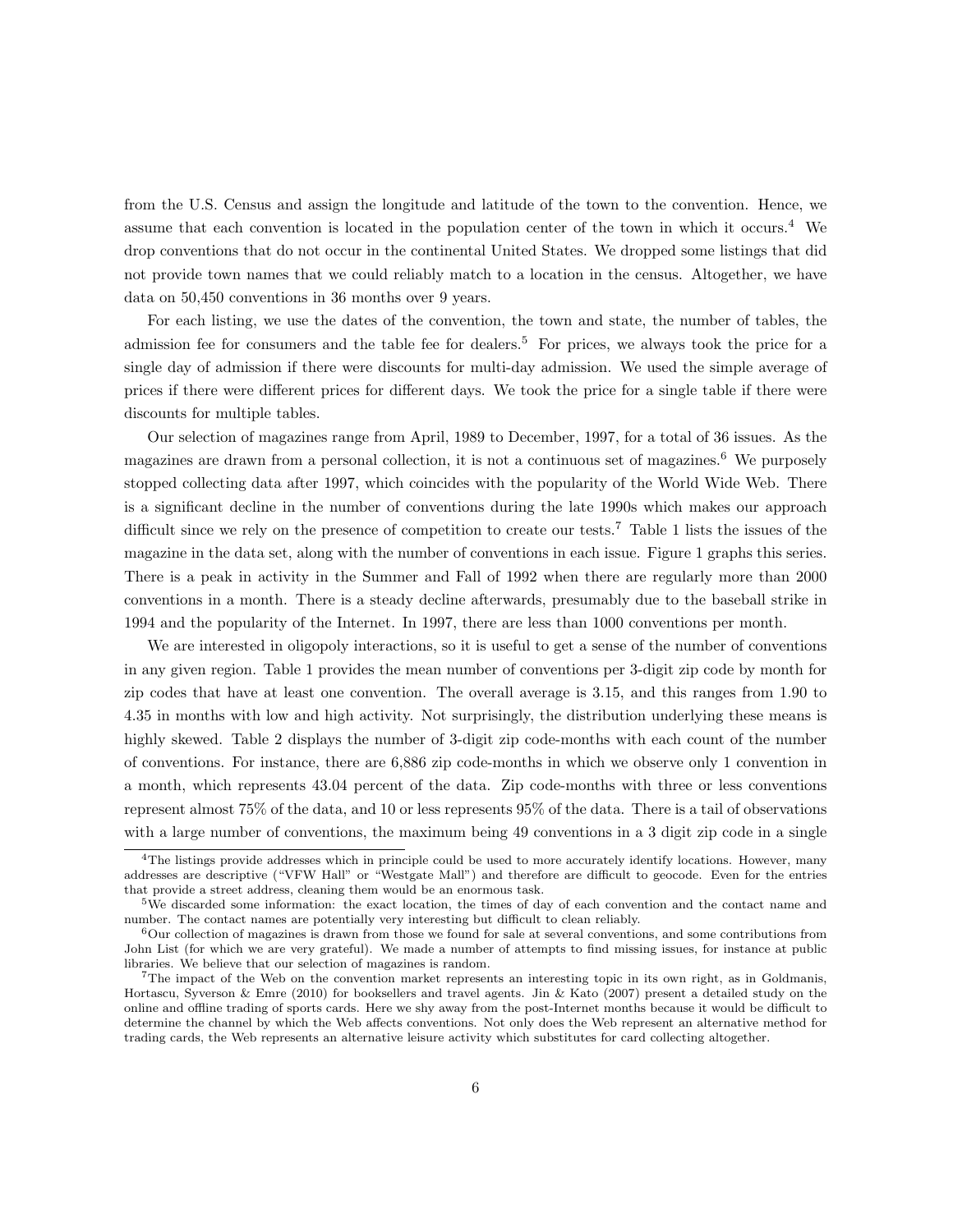| Date      | mean | count | <b>Date</b> | mean | count |
|-----------|------|-------|-------------|------|-------|
| 1989 Apr. | 1.90 | 497   | 1994 Oct.   | 3.30 | 1701  |
| Aug.      | 1.80 | 386   | 1995 Feb.   | 2.78 | 1250  |
| 1990 Nov. | 2.80 | 1276  | Apr.        | 2.99 | 1457  |
| Dec.      | 2.84 | 1278  | May.        | 2.71 | 1196  |
| 1991 Nov. | 3.97 | 2206  | Aug.        | 2.72 | 1169  |
| 1992 Jan. | 3.90 | 1805  | Nov.        | 2.97 | 1216  |
| Apr.      | 4.23 | 2477  | 1996 Feb.   | 2.56 | 1051  |
| Jul.      | 4.35 | 2294  | Jun.        | 2.69 | 1217  |
| Oct.      | 3.99 | 2233  | Sep.        | 2.61 | 1098  |
| Nov.      | 4.16 | 2294  | Oct.        | 2.56 | 918   |
| 1993 Feb. | 3.57 | 1797  | 1997 Feb.   | 2.39 | 933   |
| Mar.      | 3.75 | 1950  | Apr.        | 2.48 | 989   |
| Apr.      | 3.70 | 2084  | May.        | 2.41 | 957   |
| Jul.      | 3.64 | 1840  | Jun.        | 2.40 | 942   |
| 1994 Feb. | 3.41 | 1646  | Jul.        | 2.31 | 746   |
| May.      | 3.63 | 1827  | Aug.        | 2.41 | 862   |
| Jul.      | 3.38 | 1563  | Oct.        | 2.37 | 946   |
| Aug.      | 3.32 | 1516  | Dec.        | 2.43 | 832   |

Table 1: Number of conventions and average by 3 digit zip code for each month in data set.



Figure 1: Number of conventions by date.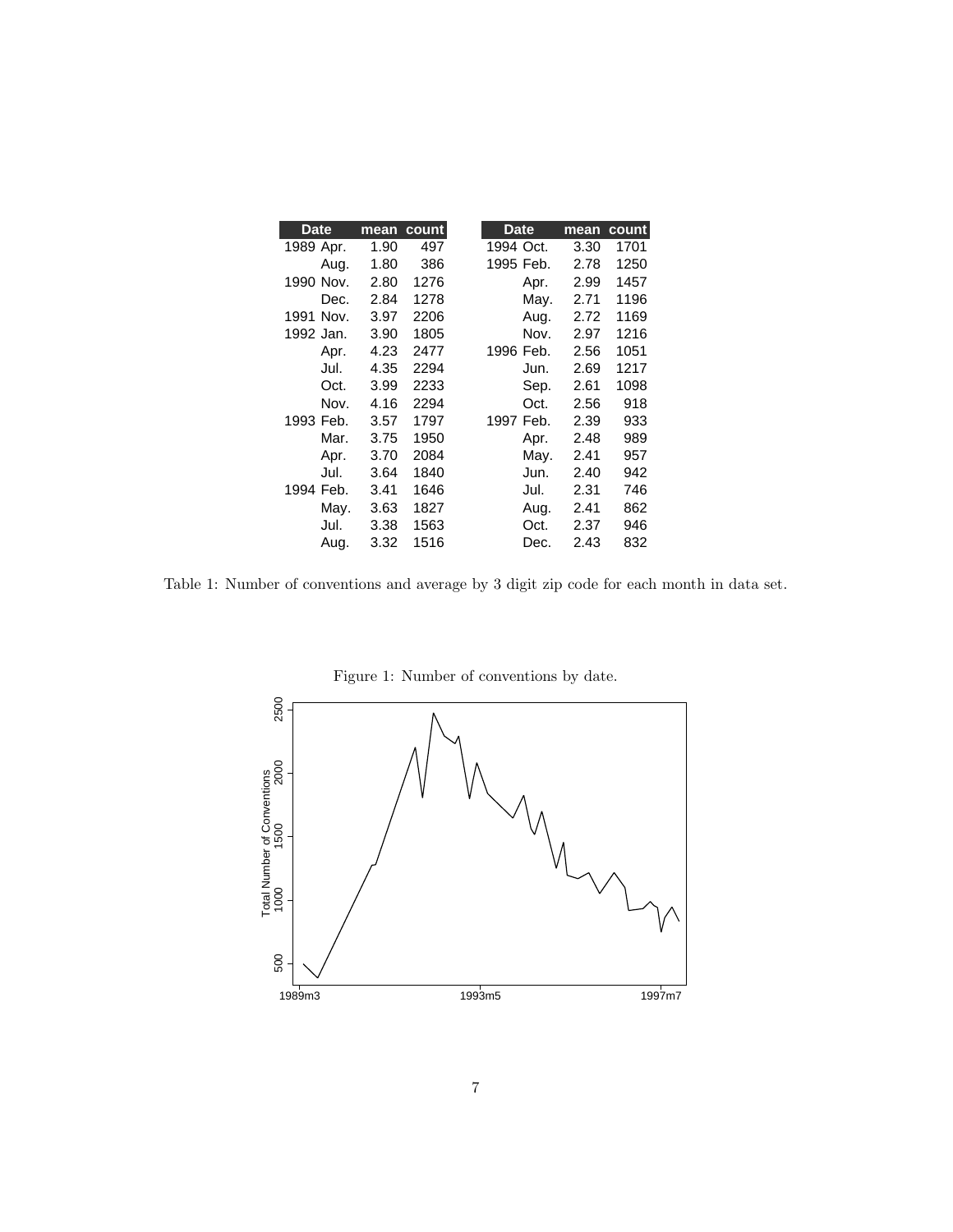|    | Count Number | Perc. | Cum. Perc. |     |     |      | Count Number Perc. Cum. Perc. |
|----|--------------|-------|------------|-----|-----|------|-------------------------------|
|    | 6,886        | 43.04 | 43.04      | 11  | 135 | 0.84 | 96.1                          |
| 2  | 3,285        | 20.53 | 63.57      | 12  | 88  | 0.55 | 96.65                         |
| 3  | 1,745        | 10.91 | 74.48      | 13  | 91  | 0.57 | 97.22                         |
| 4  | 1,154        | 7.21  | 81.69      | 14  | 65  | 0.41 | 97.62                         |
| 5  | 717          | 4.48  | 86.17      | 15  | 52  | 0.33 | 97.95                         |
| 6  | 458          | 2.86  | 89.04      | 16  | 49  | 0.31 | 98.26                         |
| 7  | 376          | 2.35  | 91.39      | 17  | 46  | 0.29 | 98.54                         |
| 8  | 243          | 1.52  | 92.91      | 18  | 23  | 0.14 | 98.69                         |
| 9  | 207          | 1.29  | 94.2       | 19  | 25  | 0.16 | 98.84                         |
| 10 | 169          | 1.06  | 95.26      | >19 | 185 | 1.2  | 100                           |

Table 2: Number of conventions per 3-digit zip code.

month.

The number of tables at a convention is an important explanatory variable for price. We treat the number of tables as an exogenous measure of the quality of the convention. Clearly, the quantity of dealers that purchase a table at the convention may be endogenous to the price of a table. However, the "number of tables" listed in the calendar is determined well before the final count of how many dealers will appear. We regard the posted number as "cheap talk" that serves to inform readers of the expected size of the event. Consider that the "number of tables" variable falls disproportionately on multiples of 5 (like 10, 15, 20 etc.), unlike a true measure of quantity. The variable is also highly correlated with other measures of quality, such as the number and quality of athletes that will be available to sign autographs.<sup>8</sup> Thus, we interpret the number of tables to capture in reduced form both the effect of the number of tables and the effect of other correlated quality variables. As the number of tables is not verified by our data source, organizers could choose it in a misleading way. Our approach assumes the extent of misrepresentation does not vary systematically with competition.

Table 3 describes the distribution of the number of tables. The mean is 41.6 and the median is 35. The distribution is approximately log normal. The 99th percentile is 160. The magazine states that conventions have at least 10 tables to be listed but this does not appear to be binding. A number of conventions list less than 10 tables and the number of conventions listing 10 is not large compared to surrounding numbers. For instance, 589 conventions list 10 tables and 1,502 list 15, and 4,212 list 20.

<sup>&</sup>lt;sup>8</sup>We do not observe other measures of quality. However, some conventions take out display advertisements in the calendar section, and from these it is clear that larger conventions offer extra features such as autograph sessions with athletes, door prizes and free raffles.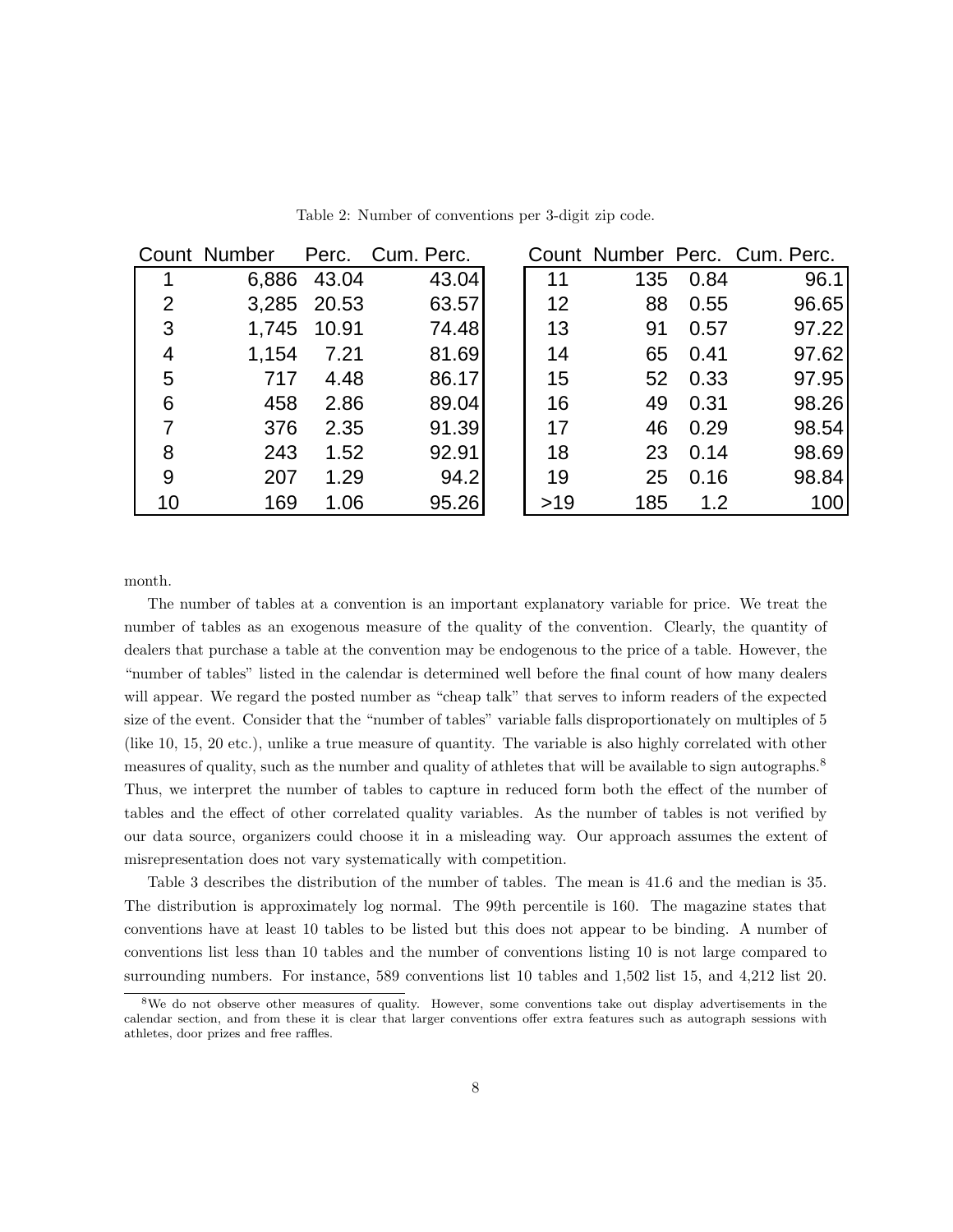| Perc.  | <b>Tables</b> | Perc. | <b>Tables</b> |  |
|--------|---------------|-------|---------------|--|
|        | 10            | 75    | 50            |  |
| 5      | 15            | 90    |               |  |
| 10     | 20            | 95    | 90            |  |
| 25     | 25            | 99    | 160           |  |
| Median | 35            | Mean  | 41.6          |  |

Table 3: Distribution of the number of tables.

| Perc.  | <b>Table Fee</b> | Perc. | <b>Table Fee</b> |
|--------|------------------|-------|------------------|
|        | 10               | 75    |                  |
| 5      | 15               | 90    | 80               |
| 10     | 20               | 95    | 102.5            |
| 25     | 25               | 99    | 165              |
| Median | 35               | Mean  | 43.              |

Table 4: Distribution of table fee

We find missing listings or listing of 0 number of tables at 1,853 observations and drop these in our statistical work.

Most conventions, 77.1%, last only one day. Almost all (98.8%) last three days or less. Most take place on weekends. In our data, 49% cover a Saturday, 53.7% cover a Sunday, and 81% cover Saturday or Sunday.

The dependent variables in our empirical work are the prices. Table 4 displays the distribution of the table fee. The mean is \$43.7 and the median is \$35. The distribution is approximately log normal, with a long tail of expensive conventions. The 99th percentile is \$165 but we observe a few with table fees greater than \$1000.

A striking feature of the distribution of the admission fee is that 52.9% of conventions feature free admission. A further 29.6% charge a fee of \$1. There is little further variation, with much of it falling on multiples of 50 cents. The 95th percentile is \$2. These features lead us to model the admission fee as a binary variable so we simply predict whether admission is free or not. With more than 80% of the observations choosing 0 or 1, this seems like a decent approximation. Figure 2 graphs the distribution of admission fees in a histogram.

We compute the number of competitors that a convention faces by counting the number of conventions within a given range of time and geographic distance. For example, we calculate the number of conventions on the same day within 25 miles. To do so, we use any competing convention that has at least one day that overlaps with the convention in question. As stated above, we calculate distance based on the latitude and longitude of the relevant towns in the U.S. Census. Table 5 provides the average number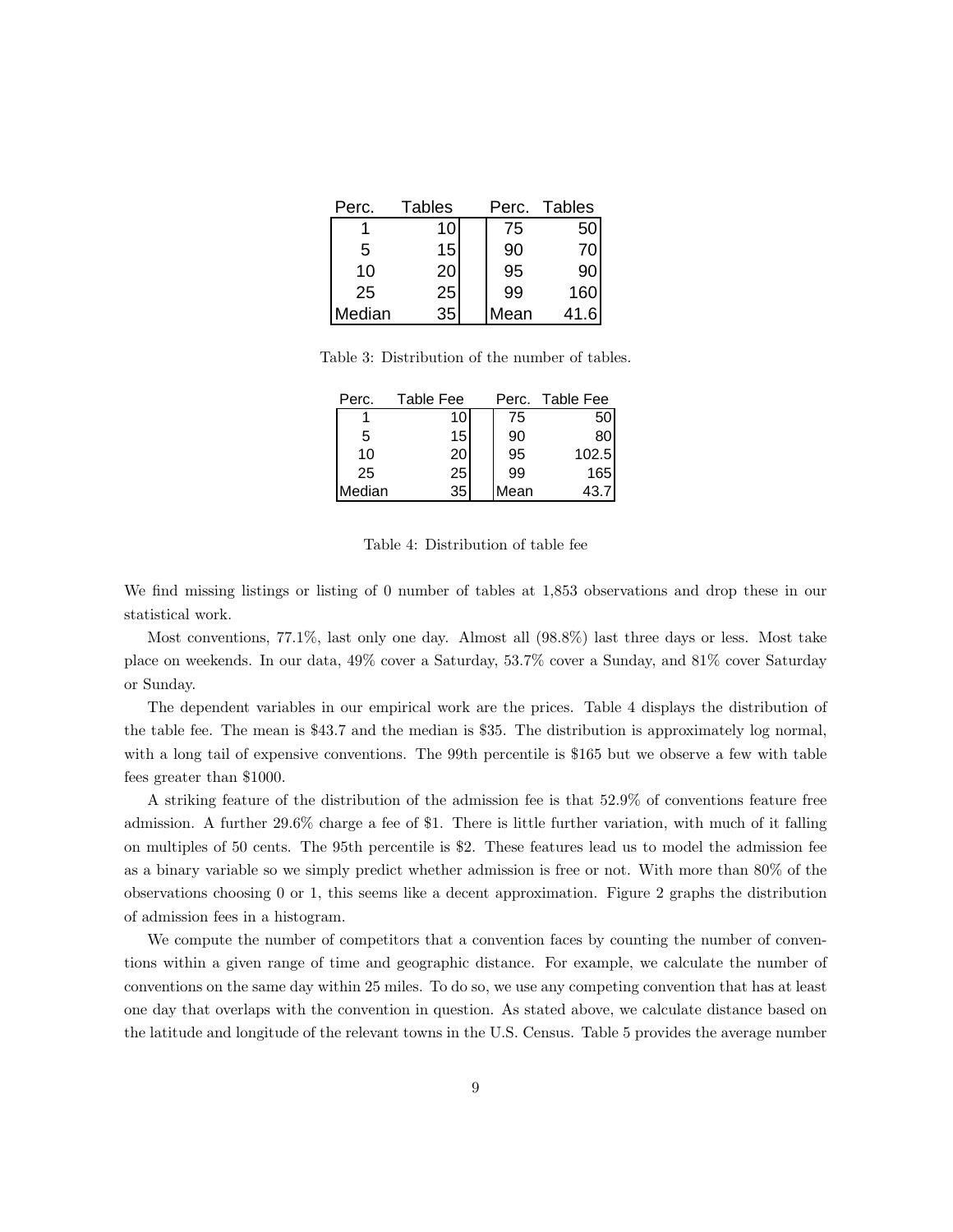

Figure 2: Admission fee distribution

|          | Distance in Miles |        |        |         |         |         |         |         |          |
|----------|-------------------|--------|--------|---------|---------|---------|---------|---------|----------|
|          |                   | 10     | 25     | 50      | 75      | 100     | 150     |         | 200 obs. |
| Same Day | 1.24              | 1.44   | 2.5    | 4.27    | 5.93    | 7.77    | 11.87   | 16.84   | 50450    |
|          | (0.57)            | (0.88) | (2.54) | (4.74)  | (6.40)  | (7.94)  | (11.39) | (15.56) |          |
| Within   | 1.68              | 2.39   | 5.80   | 11.03   | 15.45   | 20.06   | 30.02   | 42.10   | 38801    |
| 3 Days   | (1.12)            | (2.11) | (6.84) | (12.30) | (15.70) | (18.62) | (24.94) | (32.90) |          |

Table 5: Average number of competitors by distance

of competitors by different distances. Note that when computing the "within three days" variable, we treat the observation as missing for any convention for which we do not have data on conventions within three days. So for instance, a convention on April 30, 1989 would be problematic since we do not have the May, 1989 issue so we cannot count all conventions within three days. Hence, Table 5 displays a lower number of observations for the "within three days" row than the "same day" row. Given that the great majority of conventions appear on the weekends, we interpret "within three days" as essentially meaning "same weekend". Because of these small numbers and the very local nature of the organizing market, we expect organizers to know with some accuracy in advance the number of conventions they will face on any given day. Hence, prices respond to competition although prices and competition are announced publicly at the same time.

A final element of our data set is our contact with card convention organizers. We interviewed several convention organizers via e-mail. Their answers were similar and were sufficient to get a sense of how our issues were regarded by industry participants. Our questions were focused on the nature of competition between conventions, as well as competition with other sources of memorabilia. We asked about strategies that organizers used to maintain successful conventions and we were particularly interested in whether consumers and dealers were likely to be attending multiple conventions. The basic results were consistent with how we characterize the theoretical models of the market. Dealers are likely to travel further (have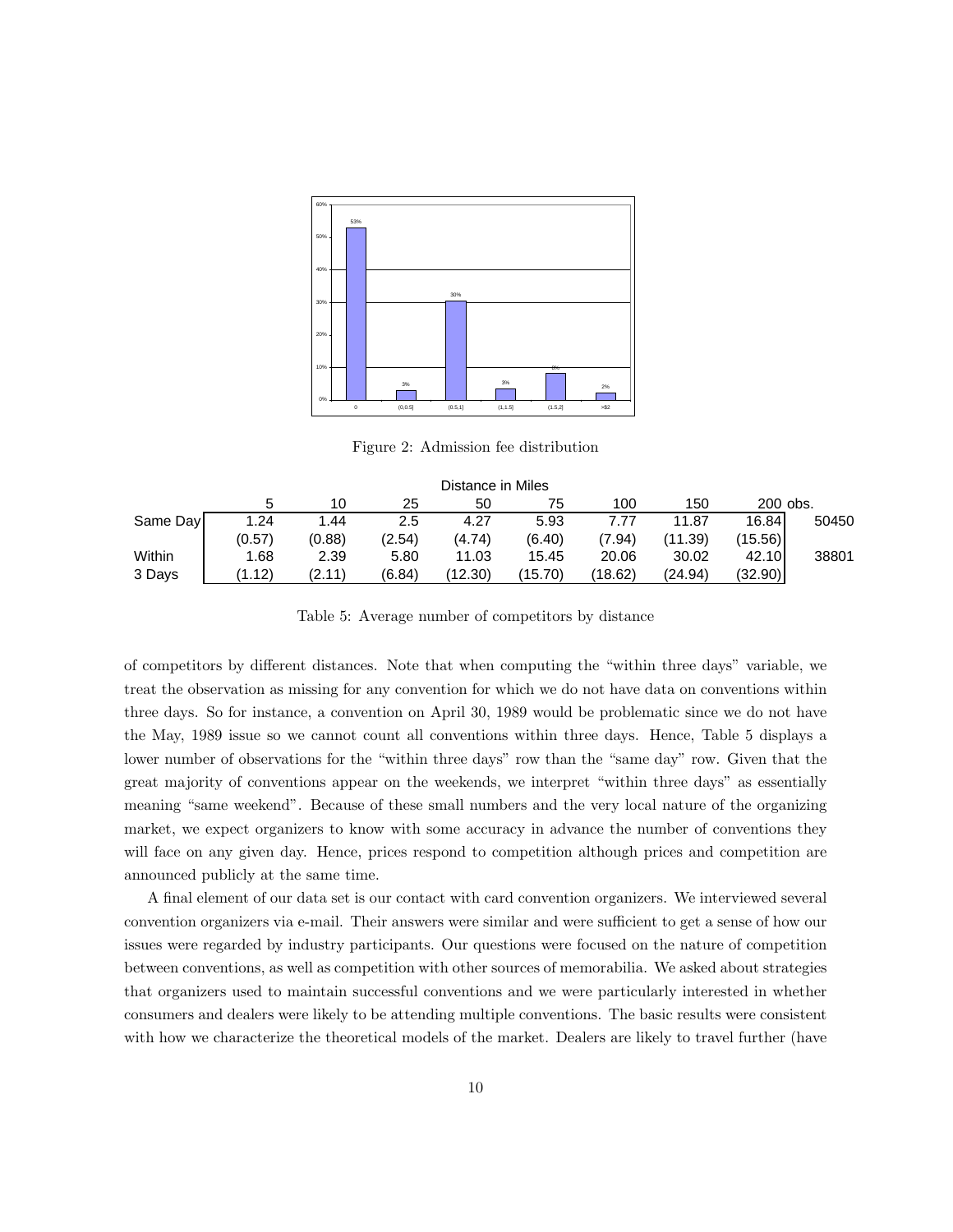lower travel costs) than consumers. For a dealer, 100 miles was feasible but more than 200 miles of travel was unlikely. Larger dealers might attend multiple conventions in the same weekend, but would probably not be willing to do so if it meant long travel times. Also, our participants regard the Becket magazine as a very reliable data source.

#### 3 Empirics

In this section, we present a series of regressions that further explore this data set. In the next section, we interpret the results from the perspective of the theory of two-sided markets.

In addition to considering issues of two-sided markets, we must also address econometric issues of unobserved heterogeneity and omitted variable bias. These issues are important when we consider the relationship between pricing and competition. Demand factors are not entirely observable, and we expect that high unobservable demand will lead both to high prices and to more entry, which creates bias in our estimates. We address this issue by including location fixed effects, where locations are indicated by 3-digit zip codes.

To see how our strategy works, we start with regressions of price on nearby competition. These regressions do not address any issues raised by two-sided markets but rather serve to verify that our fixed effects strategy works appropriately. Results appear in Table 6. In the first two columns, we have results from a linear probability model predicting when admission fees are not zero, as a function of the number of nearby competitors.

We do not include location fixed effects in the first two columns. We do however include time fixed effects, at the level of the month, and controls for the days of the week.<sup>9</sup> We include time fixed effects and day-of-the-week controls in all specifications in this paper, although we do not report their effects. We include one control variable in all of the regressions: the log of the number of tables. We interpret this variable as a control for the quality of the convention and, not surprisingly, it is positive and both economically and statistically significant in every specification.

In column 1 of Table 6, we define competition to be the log of the number of competitors within 25 miles, and in column 2 we use 50 miles. We add one to the number of competitors to address log zero issues. In both cases, we see that competition is positive and statistically significant, as if competition caused higher prices. However, this result appears to be driven by unobserved geographic heterogeneity. In columns 3 and 4, we include location fixed effects. In this specification, we see that competition has

<sup>9</sup>Our controls for the days of the week consist of dummy variables for each combination of days that appear in our data set more than 500 times. For instance, there is a dummy variable for Saturday-only conventions, one for Sunday-only conventions, and a separate dummy for conventions on both Saturday and Sunday. The full set of dummy variables capture  $97\%$  of the data set. We also include the duration of the convention  $(1, 2 \text{ or } 3 \text{ days})$ , which serves to better match the remaining 3% of conventions. We do not report any of these results in the paper. In all regressions, we reduce heterogeneity by dropping conventions that last more than three days, although we still use them for purposes of computing the number of competitors.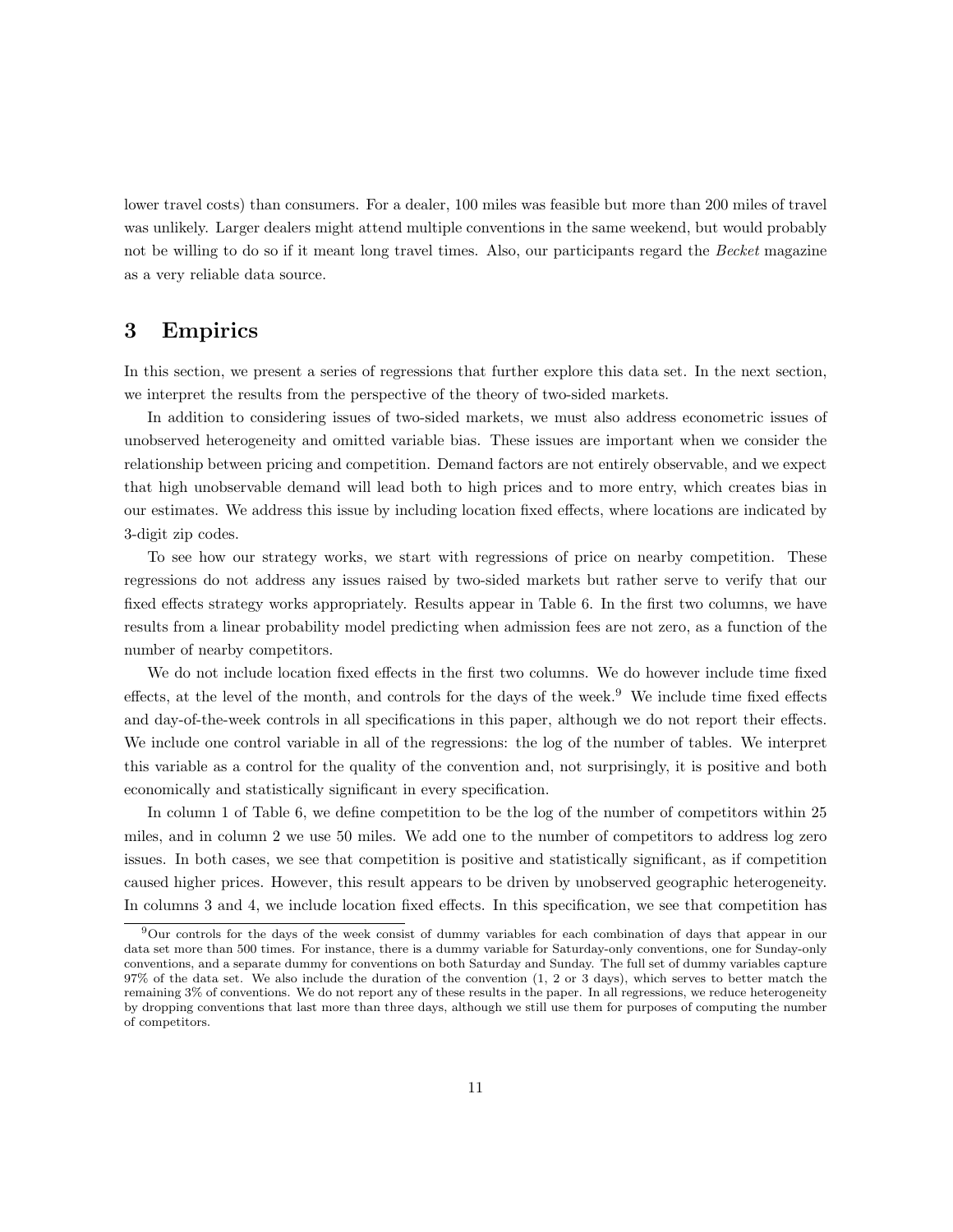| Dependent Variable                                                            | Admission Fee $> 0$ |           |            |           |  |          | Log Table Fee |            |            |  |
|-------------------------------------------------------------------------------|---------------------|-----------|------------|-----------|--|----------|---------------|------------|------------|--|
| Mileage                                                                       | 25                  | 50        | 25         | 50        |  | 25       | 50            | 25         | 50         |  |
| In(Competition)                                                               | $0.019*$            | $0.021$ * | $-0.021$ * | $-0.019*$ |  | $-0.001$ | $-0.001$      | $-0.021$ * | $-0.015$ * |  |
|                                                                               | (0.003)             | (0.003)   | (0.004)    | (0.004)   |  | (0.003)  | (0.002)       | (0.004)    | (0.003)    |  |
| $ln($ # of tables)                                                            | $0.131$ *           | $0.129$ * | $0.130*$   | $0.1299*$ |  | $0.263*$ | $0.263*$      | $0.281$ *  | $0.281$ *  |  |
|                                                                               | (0.004)             | (0.004)   | (0.004)    | (0.004)   |  | (0.004)  | (0.004)       | (0.004)    | (0.004)    |  |
| Location FE's                                                                 | No                  |           | Yes        |           |  | No       |               | Yes        |            |  |
| <b>Observations</b>                                                           | 48.124              |           | 48.124     |           |  |          | 45.965        |            | 45,965     |  |
| Standard errors in parenthesis, * indicates signficant at 1% confidence level |                     |           |            |           |  |          |               |            |            |  |

Notes: All columns use linear models. Location fixed effects are 3 digit zip codes. All models include fixed effects for time (monthly) and days-of-the-week the convention covers. Competition is the number of conventions within the "Mileage" number that overlap in the calendar (plus 1 to address log zero).

Table 6: Regressions with and without location fixed effects

a negative effect on the likelihood of setting a non-zero admission fee and that this effect is significantly different from zero at a confidence level of 1%. Our results are robust to using Chamberlain's conditional logit model (Chamberlain, 1980) to predict the probability of using a positive admission fee with location fixed effects. We conclude from this regression that our measure of competition and our fixed effects strategy addresses the omitted variable problem, at least in part.

We see similar results when we use the log of the table fee as the dependent variable. We use a linear model for the log of the table fee and estimate with linear panel data techniques. In the first two columns of the second panel in Table 6, we present results without location fixed effects. In these cases, the effect of competition on price is estimated to be statistically insignificant, and is very close to zero. However, the next two columns include location fixed effects, and here we see that competition has a negative and statistically significant effect for distances of both 25 and 50 miles. The effect is not large – the elasticity is around -0.02. But we believe this to be an upper bound due to the positive correlation induced by remaining unobserved heterogeneity.<sup>10</sup>

Note that the number of observations is slightly lower when we use the table fee because the table fee is missing for a number of observations. Restricting the admissions fee regressions to observations in which the table fee is present does not change results. For both admission fee and table fee regressions with fixed effects, some observations are dropped because the dependent variable does not vary within a zip code.

The focus of our interest is on the asymmetric effect of competition on the two sides of the market. To the extent that distance affects consumers and dealers differently, we capture the asymmetry by distinguishing between "near competition" and "far competition." We define near to be those conventions within 25 or 50 miles, and far to be those within 100 or 150 miles, not including near competitors. Again,

 $10$ Note that the negative coefficient on dealer prices is not predicted by the theory of two-sided markets, but we show below that it is explained by the conventions that do not charge admission, consistent with theory.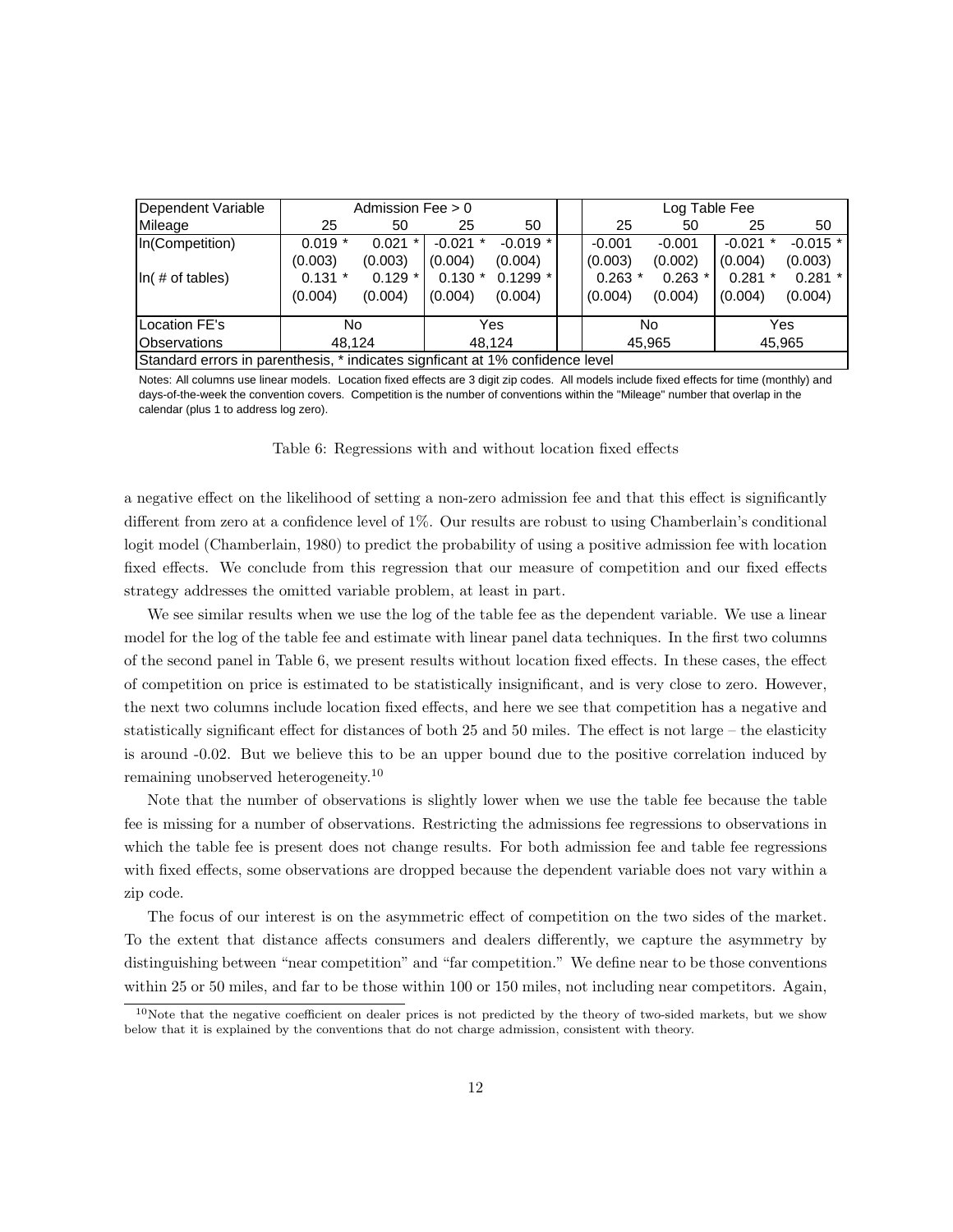we require all competitors to overlap in calendar time by at least one day.

We report the results of near and far competition in Table 7. In the first panel, we see that for all definitions of distance, an increase in both near and far competition makes free admission more likely. All effects are significant at 1% confidence levels.

In the second panel, we see that near competition also drives down table fees, and does so with effects similar to what we found in Table 6. However, far competition measured within a 100 mile radius has no significant effect on table fees, and far competition measured within 150 miles has a positive effect on prices. The key feature of our empirical result is the pairing of the negative coefficient on one side of the market with the zero or positive coefficient on the other side.

Obviously, a positive effect of competition or even a zero effect is hard to explain with standard models. We argue below that it is consistent with a reasonable model of two-sided markets. An alternative explanation for the positive coefficient on far competition is that it is due to endogenous entry, so that unobserved temporal-geographic heterogeneity causes this result. However, this idea is hard to formulate because we include time and location fixed effects and because we find a negative coefficient on nearby competition. While it is plausible that there is heterogeneity that varies over time and space jointly, it must also somehow operate in a wider area more strongly than a local area, and affect the two sides of the market in an asymmetric way.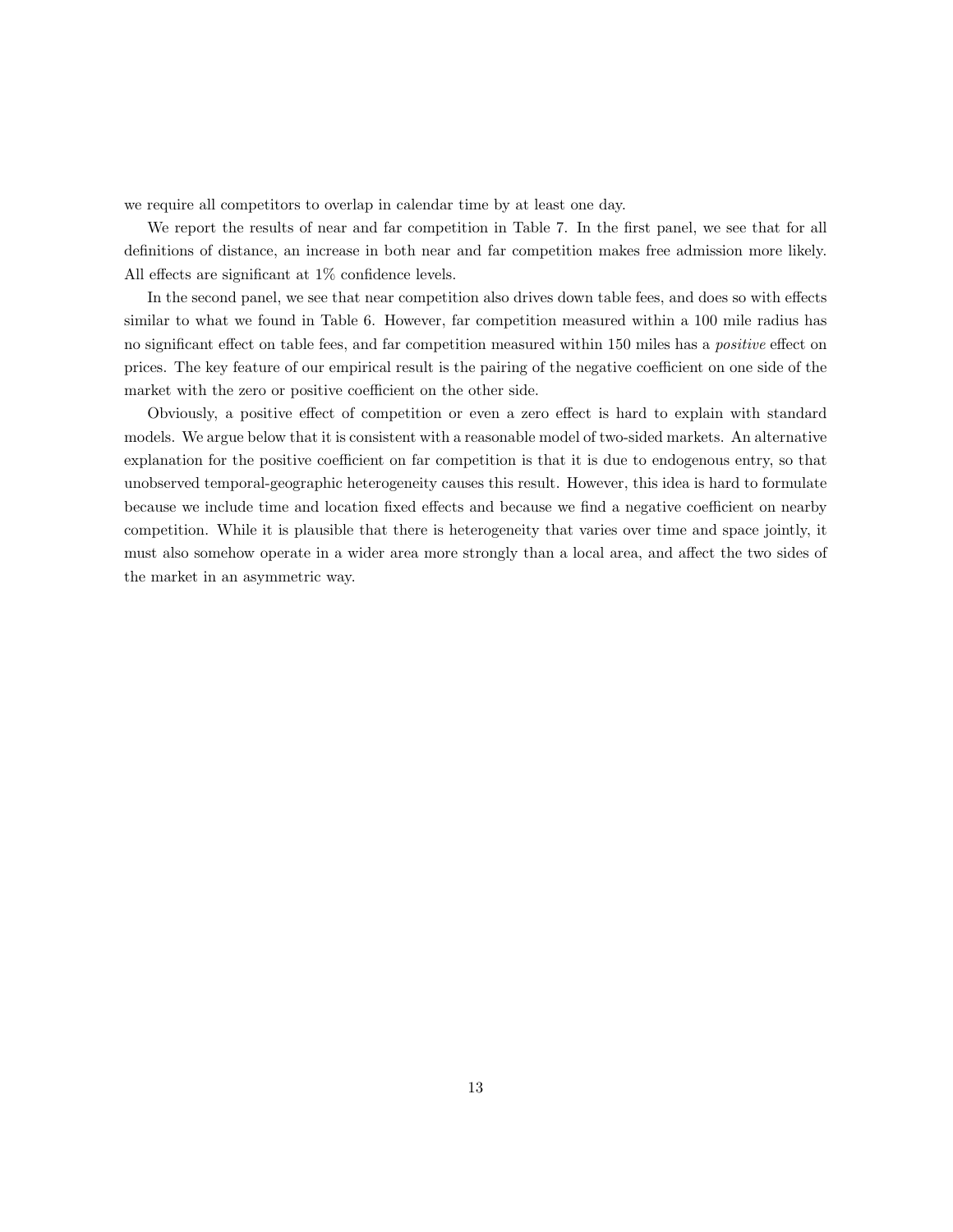| Dependent Var.                                                                |                            | Admission Fee>0 |           |            |  |               | Log Table Fee |            |           |  |          | Log Table Fee |           |            |
|-------------------------------------------------------------------------------|----------------------------|-----------------|-----------|------------|--|---------------|---------------|------------|-----------|--|----------|---------------|-----------|------------|
| Near Mileage                                                                  | 25                         | 25              | 50        | 50         |  | 25            | 25            | 50         | 50        |  | 25       | 25            | 50        | 50         |
| <b>Far Mileage</b>                                                            | 100                        | 150             | 100       | 150        |  | 100           | 150           | 100        | 150       |  | 100      | 150           | 100       | 150        |
| In(Near Comp)                                                                 | $-0.019*$                  | $-0.020$ *      | $-0.016*$ | $-0.016*$  |  | $-0.021$      | $-0.022$ *    | $-0.015$ * | $-0.016*$ |  | $-0.002$ | $-0.003$      | $-0.005$  | $-0.007$   |
|                                                                               | (0.004)                    | (0.004)         | (0.004)   | (0.004)    |  | (0.004)       | (0.004)       | (0.003)    | (0.003)   |  | (0.004)  | (0.004)       | (0.004)   | (0.004)    |
| In(Far Comp)                                                                  | $-0.016*$                  | $-0.015$        | $-0.015$  | $-0.014$ * |  | $-3.74E - 06$ | 0.009         | $-0.001$   | $0.009*$  |  | 0.0003   | 0.009         | $-0.0002$ | $0.010*$   |
|                                                                               | (0.004)                    | (0.004)         | (0.004)   | (0.004)    |  | (0.003)       | (0.004)       | (0.003)    | (0.003)   |  | (0.003)  | (0.004)       | (0.003)   | (0.003)    |
| <b>Free Admission</b>                                                         |                            |                 |           |            |  |               |               |            |           |  | $-0.032$ | $-0.033$ $*$  | $-0.039*$ | $-0.039$ * |
|                                                                               |                            |                 |           |            |  |               |               |            |           |  | (0.005)  | (0.005)       | (0.006)   | (0.006)    |
| In(Near Comp)                                                                 |                            |                 |           |            |  |               |               |            |           |  | $-0.039$ | $-0.038$ *    | $-0.018*$ | $-0.017$ * |
| X(Free Admit)                                                                 |                            |                 |           |            |  |               |               |            |           |  | (0.005)  | (0.005)       | (0.004)   | (0.004)    |
| $ln($ # of tables)                                                            | $0.130*$                   | $0.130*$        | $0.130*$  | $0.130*$   |  | 0.281         | 0.281         | $0.281$ *  | $0.280*$  |  | $0.273*$ | $0.273*$      | $0.273*$  | $0.273*$   |
|                                                                               | (0.004)                    | (0.004)         | (0.004)   | (0.004)    |  | (0.004)       | (0.004)       | (0.004)    | (0.004)   |  | (0.004)  | (0.004)       | (0.004)   | (0.004)    |
| <b>Observations</b>                                                           | 45,965<br>48,124<br>45,965 |                 |           |            |  |               |               |            |           |  |          |               |           |            |
| Standard errors in parenthesis, * indicates signficant at 1% confidence level |                            |                 |           |            |  |               |               |            |           |  |          |               |           |            |

Notes: All columns use linear models with fixed effects for location (3 digit zip codes), time (monthly) and days-of-the-week that the convention covers). Near competition is the number of conventions with the "Near Mileage" number that overlap in the calendar. Far competition uses the "Far Mileage" number, and is not inclusive fo near competition. We add 1 to each number to address log zeros.

Table 7: Main results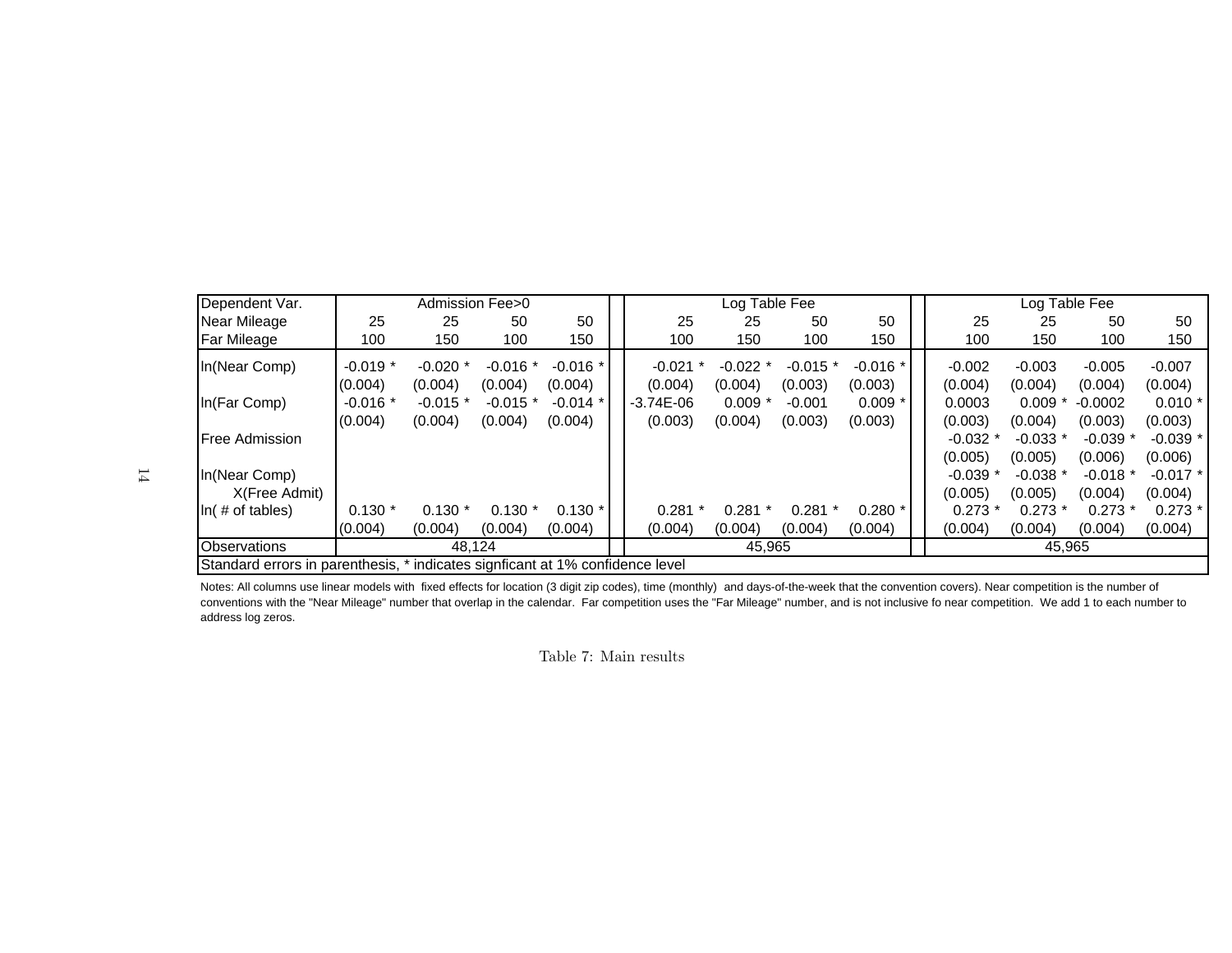We also study whether conventions constrained that allow free admission to consumers set dealer prices differently in response to competition than conventions that charge admissions. For these purposes, we additionally project dealer price onto a dummy variable for whether the convention offers free admission, and importantly, the interaction of the dummy with the log of nearby competition. We interpret conventions that allow free admission to be price-constrained. Presumably these conventions would not reduce their fee in response to small changes in exogenous variables. There is a sense in which every convention is constrained as they tend to use round numbers for the admission fee so it does not appear to be a truly continuous choice variable. However, we view the conventions with free admission as the "most constrained" conventions: they would be least likely to adjust their admission fee in response to changes in market variables. In theory, conventions could use raffle tickets or door prizes to implement a sort of negative price, but these should be inefficient instruments to pay consumers relative to actual price, so we still view conventions with free admission as price constrained. We discuss the theoretical treatment of price constraints in the next section, but as we argue, the theoretical models do not depend on competition affecting one side more than the other, which is why we focus the interaction term on "near" competition, which affects both sides of the market.

Results appear in the third panel of Table 7. In these columns, the coefficient on nearby competition becomes insignificant and precisely estimated near zero. Instead, we see a negative and significant coefficient on the interaction term, with a substantially higher magnitude than we found on nearby competition in panel 2. That is, the negative effect of nearby competition that we observed earlier appears to be coming from the constrained firms. Thus, constrained firms respond more strongly to competition than unconstrained firms.<sup>11</sup> As before, we see no effect of far competition when measured at 100 miles and a positive and significant effect at 150 miles.

These set of results motivate us to try a final, more ambitious regression that captures our "entire story" in a single regression. We predict table fees with separate variables to control for near competition (less than 50 miles), far competition (50-100 miles), very far competition (100-250 miles) and out-of-range competition (250-400 miles). We also interact near competition with a dummy for free admission. Results for the table fee appear in Column 1 of Table 8. Results are largely consistent with our earlier findings. We find no effect of competition more than 250 miles away, which we interpret as being too far to be in the relevant market. We find a positive effect on competition for the 100-250 mile range, and we find competition has no effect on dealer prices in the 50-100 mile range. We find a negative effect in the nearby range (less than 50 miles) for conventions that do not charge admission. Unlike in the previous regression, we find that competition within 50 miles has a negative effect even for conventions that charge admission.

For our story to be complete, we should also find that the effect of competition on admission fees is negative over the 0-250 mile range and zero outside of that range. Column 2 of Table 8 estimates

<sup>&</sup>lt;sup>11</sup>Note that both admission and table fees are determined simultaneously so there is a potential endogeneity problem with including admission fees on the right-hand side. We discuss this further below.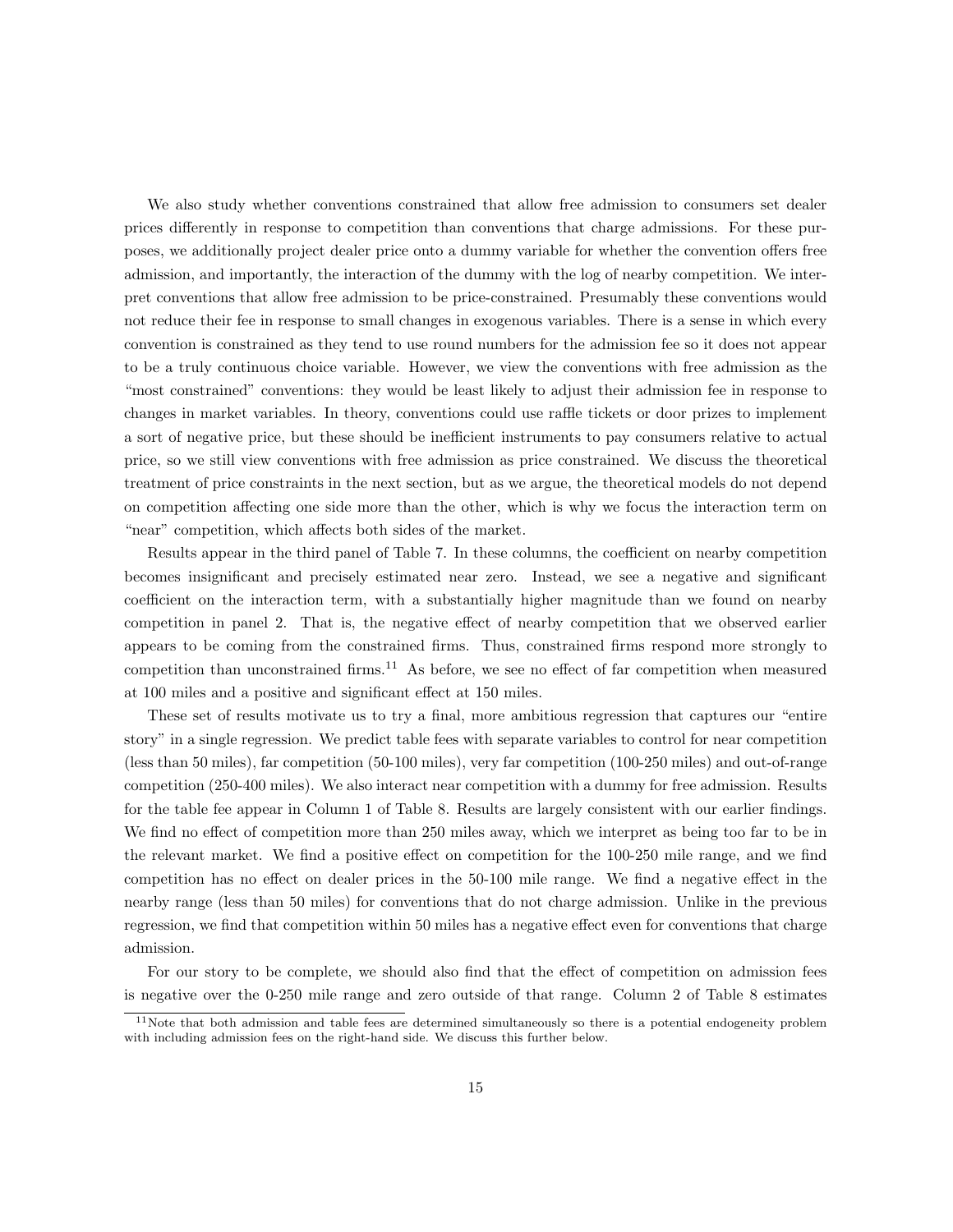|                                                             | Table                                         | Admission Admission |                   |  |  |  |  |  |  |  |  |  |
|-------------------------------------------------------------|-----------------------------------------------|---------------------|-------------------|--|--|--|--|--|--|--|--|--|
|                                                             | Fee                                           | Fee                 | Fee               |  |  |  |  |  |  |  |  |  |
| free admit                                                  | $-0.025$ *                                    |                     |                   |  |  |  |  |  |  |  |  |  |
|                                                             | (0.006)                                       |                     |                   |  |  |  |  |  |  |  |  |  |
| 50<                                                         | $-0.004$                                      | $-0.014$ *          | $-0.018$ *        |  |  |  |  |  |  |  |  |  |
|                                                             | (0.004)                                       | (0.004)             | (0.004)           |  |  |  |  |  |  |  |  |  |
| <50*free                                                    | $-0.020$ *                                    |                     |                   |  |  |  |  |  |  |  |  |  |
|                                                             | (0.004)                                       |                     |                   |  |  |  |  |  |  |  |  |  |
| 50-100                                                      | $-0.0003$                                     | $-0.011$ *          | $-0.013$          |  |  |  |  |  |  |  |  |  |
|                                                             | (0.004)                                       | (0.004)             | (0.005)           |  |  |  |  |  |  |  |  |  |
| 100-250                                                     | $0.021$ *                                     | $-0.004$            |                   |  |  |  |  |  |  |  |  |  |
|                                                             | (0.004)                                       | (0.004)             |                   |  |  |  |  |  |  |  |  |  |
| 250-400                                                     | 0.003                                         | $0.020$ *           | 0.008             |  |  |  |  |  |  |  |  |  |
|                                                             | (0.004)                                       | (0.005)             | (0.005)           |  |  |  |  |  |  |  |  |  |
|                                                             | Standard errors in parenthesis                |                     |                   |  |  |  |  |  |  |  |  |  |
|                                                             | * indicates signficant at 1% confidence level |                     |                   |  |  |  |  |  |  |  |  |  |
| Note: The first two columns reestimate column 3 of panels 1 |                                               |                     |                   |  |  |  |  |  |  |  |  |  |
| and 3 of Table 7, but with four competition distances       |                                               |                     |                   |  |  |  |  |  |  |  |  |  |
| instead of two. The third column re-estimates column 2      |                                               |                     |                   |  |  |  |  |  |  |  |  |  |
| with the restriction that the parameters on 50-100 and 100- |                                               |                     |                   |  |  |  |  |  |  |  |  |  |
|                                                             |                                               |                     | 250 are the same. |  |  |  |  |  |  |  |  |  |

Table 8: Results with four competition distances

the linear probability model on admission fee with the same four competition variables as we used for the table fee. We find significantly negative coefficients for 0-50 and 50-100. However, we we find a zero coefficient for 100-250 and positive coefficient for the 250-400 range. We prefer the specification in Column 3, in which we restrict the model to have the same coefficient for 50-100 and 100-250. In this case, we find the expected results of negative coefficients on 0-250 and zero for 250-400.

Note that all results in Tables 6, 7 and 8 are robust to using standard errors that are clustered at the level of the location-month. The one exception is the surprising positive coefficient on the 250- 400 range in Column 2 in Table 8. Under clustering, this coefficient is not significantly different from zero, which conforms to our expectations for this coefficient. One issue that clustering addresses is that location-months with many conventions count more in the regression results. Also, all results on sign and significance in the admission fee regressions are robust to switching to Chamberlain's conditional logit model.

#### 4 Interpretation

The previous section establishes a set of stylized facts drawn from a two-sided market. We find that competition at any relevant distance decreases consumer admission prices. However, prices for dealers are more complex. In this section, we argue that set of results is consistent with the theory of two-sided markets. These theories are very flexible and perhaps could generate a variety of results. However, we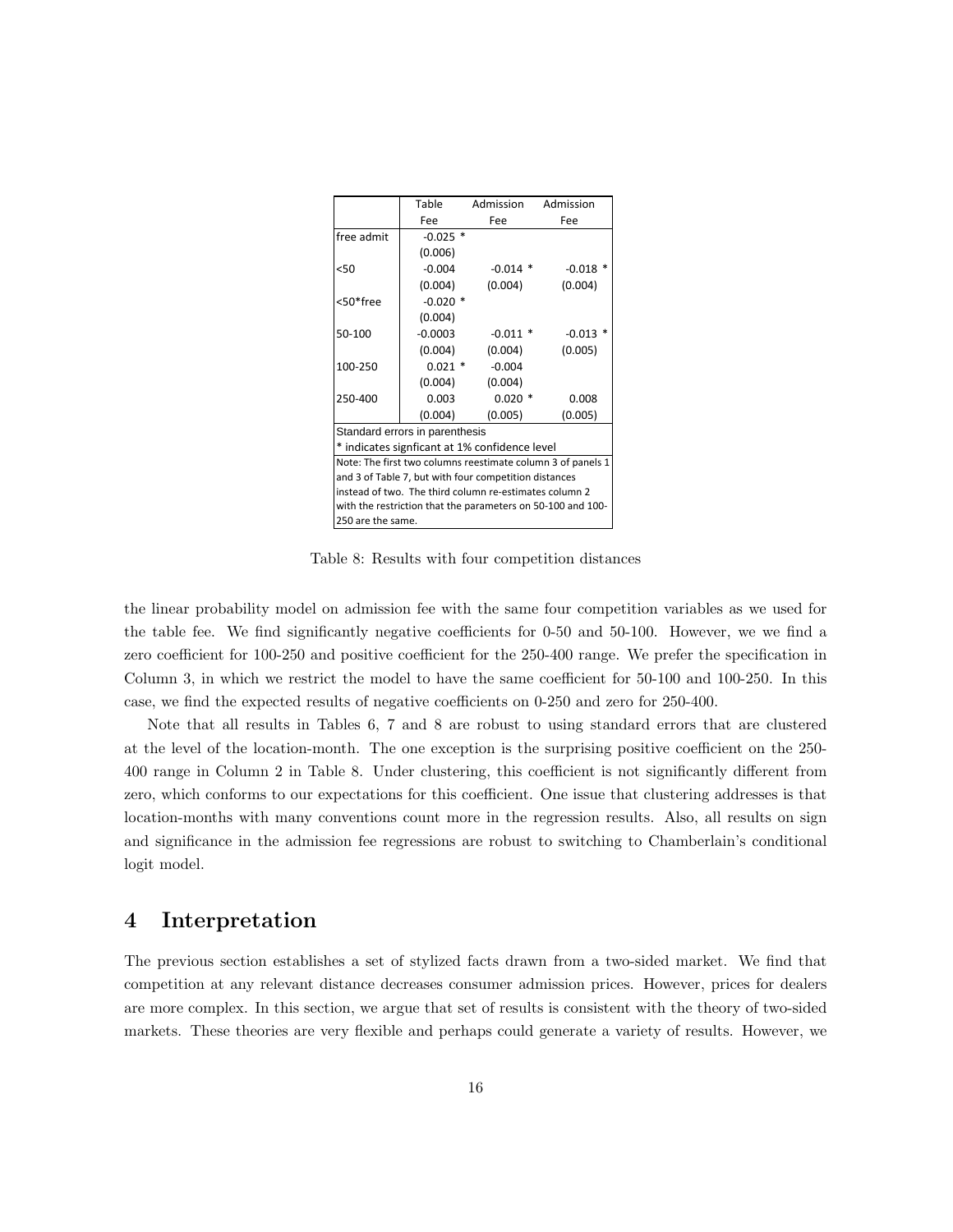argue that the set of assumptions that generate our results are natural for this market.

Among the most widely accepted implications of the theoretical literature on competition in twosided markets is that competition between platforms affects the side that single-homes much more than the side that multi-homes. For instance, this result appears in Armstrong (2006), Rochet & Tirole (2003), and Gomes (2011). Assuming that dealers are more likely to multi-home than consumers, that implies that competition affects consumer prices more than dealer prices. Intuitively, the only way for dealers to reach consumers is through the convention that the consumer chooses. Hence, the convention has monopoly power over the dealer for access to its consumers. This makes competition to attract consumers particularly intense. There is no competition to attract dealers, since multihoming implies that the decision of dealers is separable across conventions. Thus, an increase in competition among conventions (for instance, by exogenously moving conventions closer together or by adding one to the market) creates lower prices for consumers but much less so, or not at all for dealers.<sup>12</sup>

Interestingly, Armstrong (2006) provides a similar result in the case in which both consumers and dealers single-home. In that case, increasing competition on one side of the market but not the other lowers prices on that side, but does not affect prices on the other.<sup>13</sup> However, this result is driven by the assumption that both sides of the market are fully served by the conventions. Thus, there is no market-expansion effect to lower prices.

To capture a more realistic case in which some agents choose not to attend either convention, we present a formal theoretical model in the appendix. In our model, consumers and dealers are distributed uniformly on separate "Hotelling" lines. Two conventions have separate locations on each line. The conventions are not at the end points of the lines. Rather, the lines extend far enough past the conventions in both directions that there is always a market expansion effect to lower prices. Conventions choose fees simultaneously, separately setting both a consumer and dealer admission fee. Then, consumers and dealers simultaneously decide which convention to attend, accounting for their travel costs, the fees, and the number of agents on the other side. We consider parameters such that in equilibrium, agents between the conventions are fully served whereas some agents on the sides choose not to participate. Thus, our model extends Armstrong (2006) to allow for a market expansion effect. While the model does not generate easily interpretable equations, numeric solutions replicate all of the theoretical results that we discuss for both single-homing and multi-homing dealers.

Our presentation in the appendix focuses on the case in which single-homing consumers and dealers since this generates a striking result does not appear in the preceding theoretical literature: An increase in competition for consumers leads to lower prices for consumers and higher prices for dealers. Intuitively,

 $12$ Existing theoretical work on platform competition considers cases with only two conventions, and studies changes in competition by varying the distance between them. Naturally, our empirical specification is designed to handle much more varied market structures. We interpret an increase in the number of competing conventions as the theoretical equivalent of moving a platform from a really far distance that has a minimal competitive effect (say more than 300 miles away) to a distance that counts for near or far competition.

 $13$  For example, see Equation 12 in Armstrong (2006).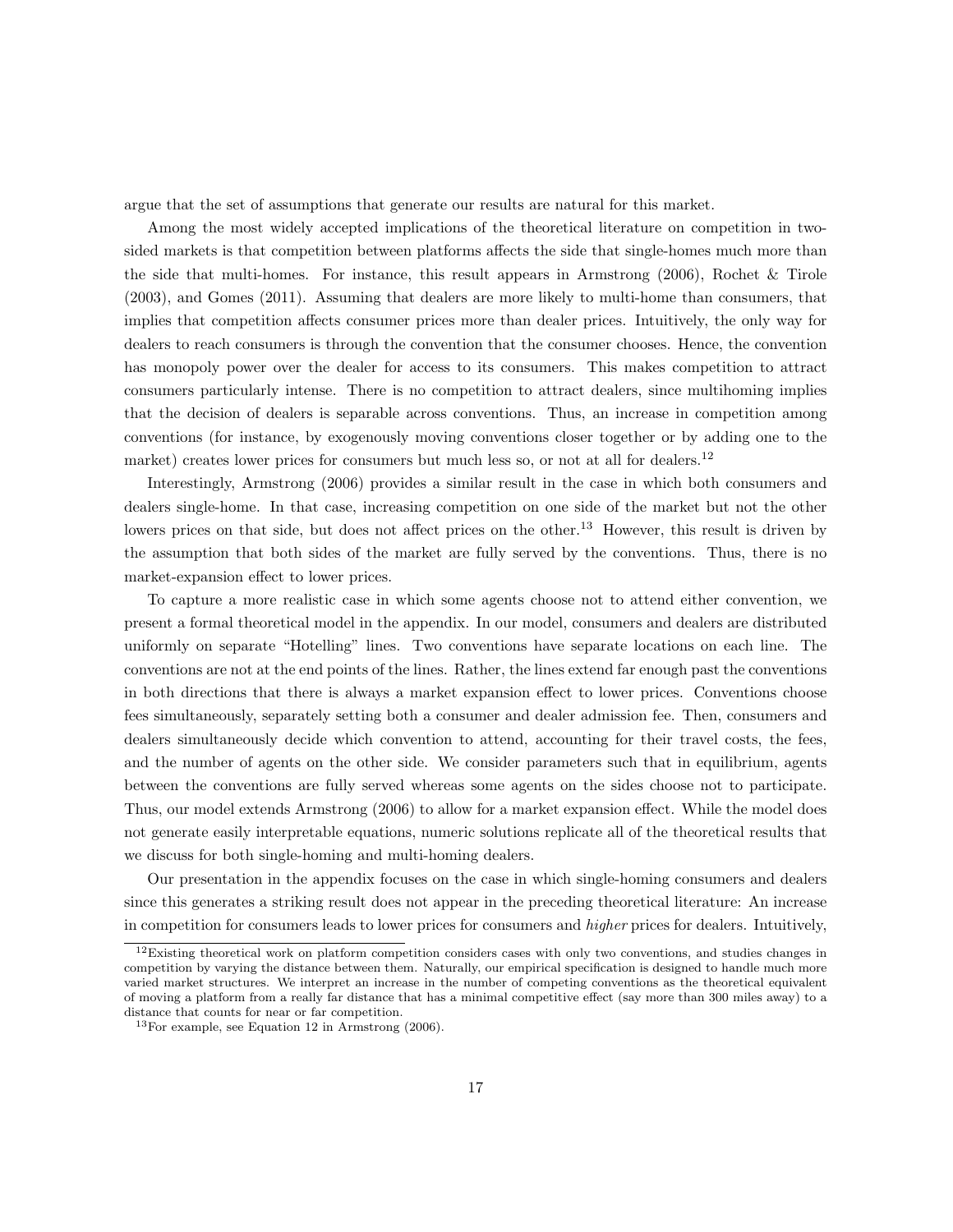as competition increases for consumers, the number of consumers served decreases for each convention. Since part of the value of attracting dealers is that it allows the convention to raise price to consumers, dealers become less valuable as the number of consumers goes down. The decreased marginal benefit of attracting a dealer causes the conventions to raise the price to dealers. This effect was masked in the model of Armstrong, which assumed that quantity stayed constant on both sides (via the "fully served" assumption).<sup>14</sup> In our model, the only difference between consumers and dealers is that consumers have higher travel costs.

Thus, our basic empirical result that competition causes prices to fall for consumers but to remain unchanged or increase for dealers can be rationalized by the theory of two-sided markets. In fact, we can say more. Competition does not affect dealer prices in a model in which dealers multi-home and competition causes prices to increase in a model in which dealers single-home. Thus, our empirical result that competition between conventions less than 100 miles apart has no effect on dealer price and competition greater than 100 miles away causes dealer prices to increase is consistent with a model in which dealers multi-home between conventions at lower distances but single-home at greater distances.

We have no direct data on the extent to which dealers single-home or multi-home. Presumably, there is a mix of each. It is difficult to say when multi-homing is more prevalent. Certainly, it seems natural to think that dealers would be more likely to split their collection among two conventions when the conventions are not very far apart. Furthermore, our interviews with industry participants were suggestive of our interpretation. They confirm that dealers travel further than consumers, and generally treat travel as less important. Furthermore, dealers are capable of splitting their collection. One example where this might come up would be if a dealer regularly appeared at a monthly card show that happened to overlap with a very large annual show. Without further data, which we do not believe is available, we cannot further explore this issue, so we simply note that our interpretation of the empirical results is consistent with a reasonable description of market behavior.

To be clear, there are no theoretical models we know of that endogenize the change from single-homing to multi-homing – it is always imposed by the model. However, it is straightforward to think about how this might work. Recall that most dealers are very small businesses. Multi-homing probably means that the dealer attends one convention and hires an employee or family member to attend another. Whereas the dealer may regard his own travel costs as very low, paying an employee for time and car usage may make distant conventions more costly. Alternatively, a dealer may hire employees to go to both conventions (perhaps for only part of the day) and then the dealer would visit both conventions himself as well. In either case, we could imagine increasing the distance between conventions endogenously switching the dealer's preferences from a multi-homing model, where the dealer's decision at each convention is

<sup>14</sup>One can see our result in the model of Weyl (2010), which only models the monopoly case but with more general demand functions than we have here. Weyl shows that the equilibrium price to one side depends on the number of agents on the other side (see equation 4). If the quantity on the other side goes down, for instance because of competition, so does the price.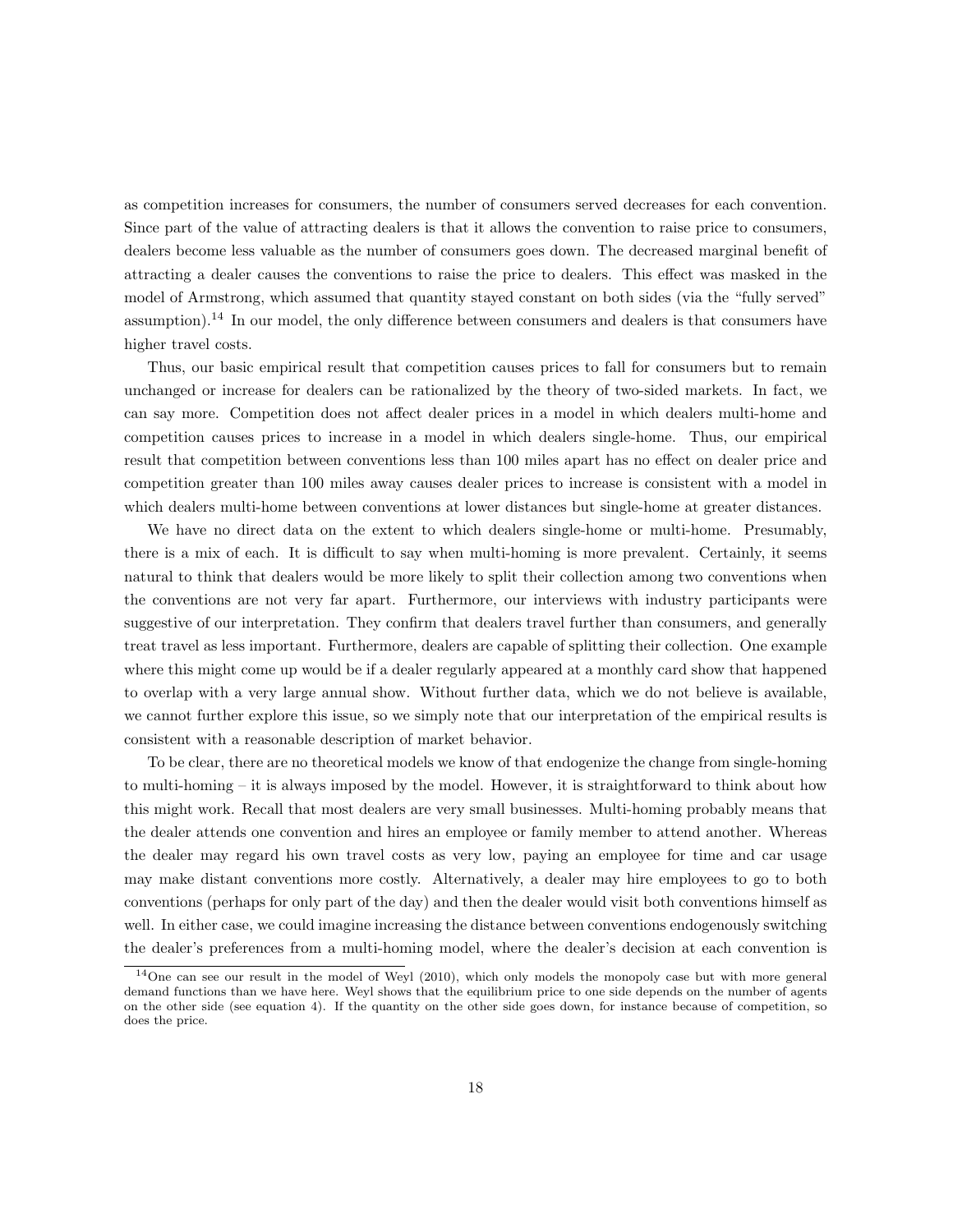independent of the other, to a single-homing model, where the dealer must choose which one of a set of conventions to attend.

Recall that in Table 8, we found that price responded negatively to competition within 50 miles even for conventions that charged for admission. This result is not consistent with our story in which dealers purely multi-home, consumers single-home and agents never substitute between being consumers and dealers, which would predict no effect of competition on dealer price. However, we do not view this as particularly troubling. First, we did obtain the result of no significant effect in Table 7, so this problematic result is not entirely robust. Furthermore, it seems reasonable that at close distance, onesided logic is more powerful than two-sided logic, and leads prices to fall in competition. Perhaps some dealers substitute to enter as consumers, or some consumers multi-home at short distances, which could explain this outcome formally.

An additional empirical result is that competition affects price-constrained platforms differently. Armstrong & Wright (2007) study how a constraint on one side affects pricing on the other. Writing in terms of the sports card application, they show that conventions that choose free admission reduce dealer prices in response to increases in competition more strongly than do conventions that use positive admission fees. Intuitively, competition induces firms to set lower consumer fees. When consumer fees reach zero, conventions must find another method to attract consumers as competition increases, and so conventions turn towards attracting dealers. Thus, pricing to dealers is more aggressive in competition when consumer prices are constrained.<sup>15</sup>

Gomes (2011) also finds that competition has a bigger effect on seller prices when the platform cannot price to consumers, with similar intuition. His approach is notable because he uses a mechanism design approach, and so in this sense considers very general pricing functions.<sup>16</sup>

A potential issue in the empirical model is that admissions and dealer prices are set simultaneously. However, the theoretical relationship between the two prices can be interpreted as an equilibrium correlation rather than a causal effect. That is, in Armstrong & Wright (2007), competition is the exogenous variable. As competition increases, consumer prices drop until they hit their boundary, at which point dealer prices fall. Thus, our regressions are consistent with the theory in this sense. There may still be more standard empirical problems to worry about. For instance, unobserved location heterogeneity could lead to low consumer and dealer prices and high competition, which would generate our empirical result.

<sup>15</sup>Armstrong & Wright (2007) make this point in the context of their model in which agents are fully served by conventions. We have confirmed these predictions in our model which allows for a market expansion effect. Also, they generate asymmetry by allowing the "network effect" parameters (what we label  $\alpha$  in the appendix) to differ across consumers and dealers. We have confirmed these results allowing for heterogeneity in the other parameters, such as the travel cost  $(t)$  and stand-alone utility (v). We also have checked these results when dealers single-home and multi-home. Results are available on request.

 $16$ Gomes (2011) is motivated by Internet search auctions but the model is still relevant for our context. In considering implementation, Gomes focuses on a platform that auctions access to users. In his model, the platform sets the weight it will put on the seller's bid relative to the quality the seller will provide to the consumers. While Gomes does not study price explicitly, raising the weight on the bid causes sellers to bid more aggressively, which is analogous to raising price in our setting. He finds that the auction is not affected by competition between platforms when the platform can subsidize consumers, but that the weight on the bid goes down in competition when pricing to consumers is constrained.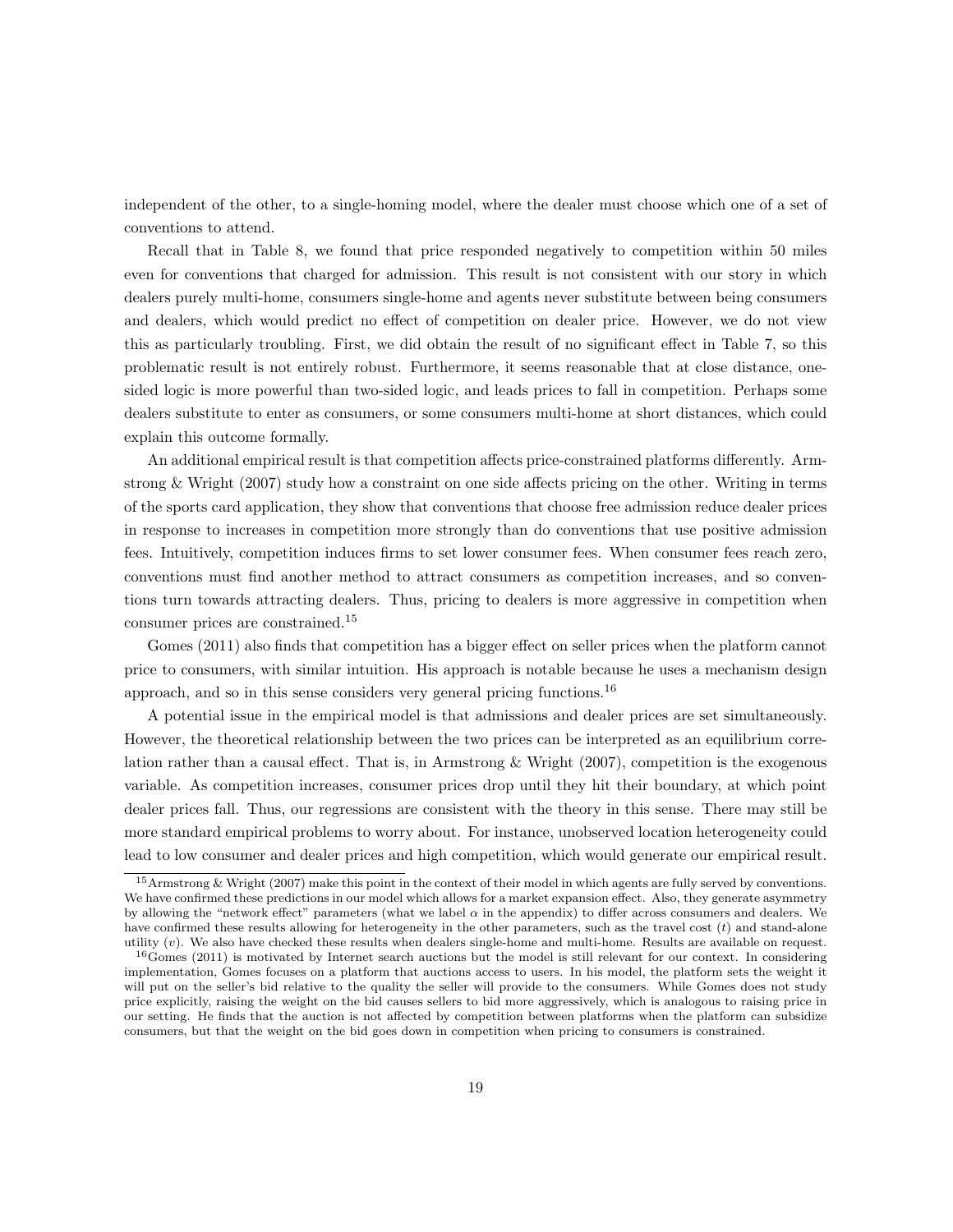We find this possibility unlikely – standard intuition suggests that unobserved heterogeneity generates a positive correlation between prices and entry, not negative.

Overall, theory provides a consistent interpretation of our regression results. Dealers multi-home and so competition between conventions has no effect on dealer prices over some middle range. When conventions are very close, admission fees are driven to zero and then conventions compete by lowering dealer fees. When conventions are far from each other, dealers switch to single-homing, in which case dealer prices increase in competition, since competition for consumers is more intense than competition for dealers.

Clearly, we have not established that the theory of two-sided markets is the only theory that could generate these results, but we believe that it is difficult to find an alternative, particularly for the result about increased prices. There are a variety of ways that someone might model this market but without specifying an explicit model, it is surely true that most multi-product oligopoly models predict that prices fall in competition, rather than increase. Our empirics do not provide a test of two-sided market theories in the sense of developing falsifiable predictions from the theory of two-sided markets. Rather, our goal is to provide a set of stylized facts from the industry and argue that they can be rationalized with these theories.

A theory that generates prices that increase in competition exists for prescription drugs, in which we have seen brand-name drugs raise prices after entry by a generic drug (for instance, see Ching, 2010). These models rely on the entrant successfully capturing the high elasticity customers, leaving the incumbent to exploit the remaining low elasticity customers, where elasticity is driven by the type of insurance that a consumer has. That kind of differentiation between platforms and heterogeneity in elasticity seems unlikely to be relevant for the card convention market.

## 5 Conclusion

We provide a set of empirical results drawn from a new data set on sports card conventions in the U.S. in the mid-1990s. These conventions are a two-sided market since convention organizers must set admission and table fees to attract consumers and dealers. This setting is compelling for the study of two-sided markets because we observe many, many conventions and thus variation in market structure, and the pricing setting is simple and easily interpretable.

We show that consumer prices respond to the number of conventions both nearby and far. In contrast, dealer prices at conventions within 100 miles do not respond to competition between conventions, except for a negative effect for conventions that do not charge admission. Also, competition that is more than 100 miles away (when dealer single-homing is likely) causes prices to increase. We argue that this set of results is consistent with the existing theories of two-sided markets. Thus, we find that empirical evidence from the sports cards market supports the recent theoretical literature on two-sided markets. Existing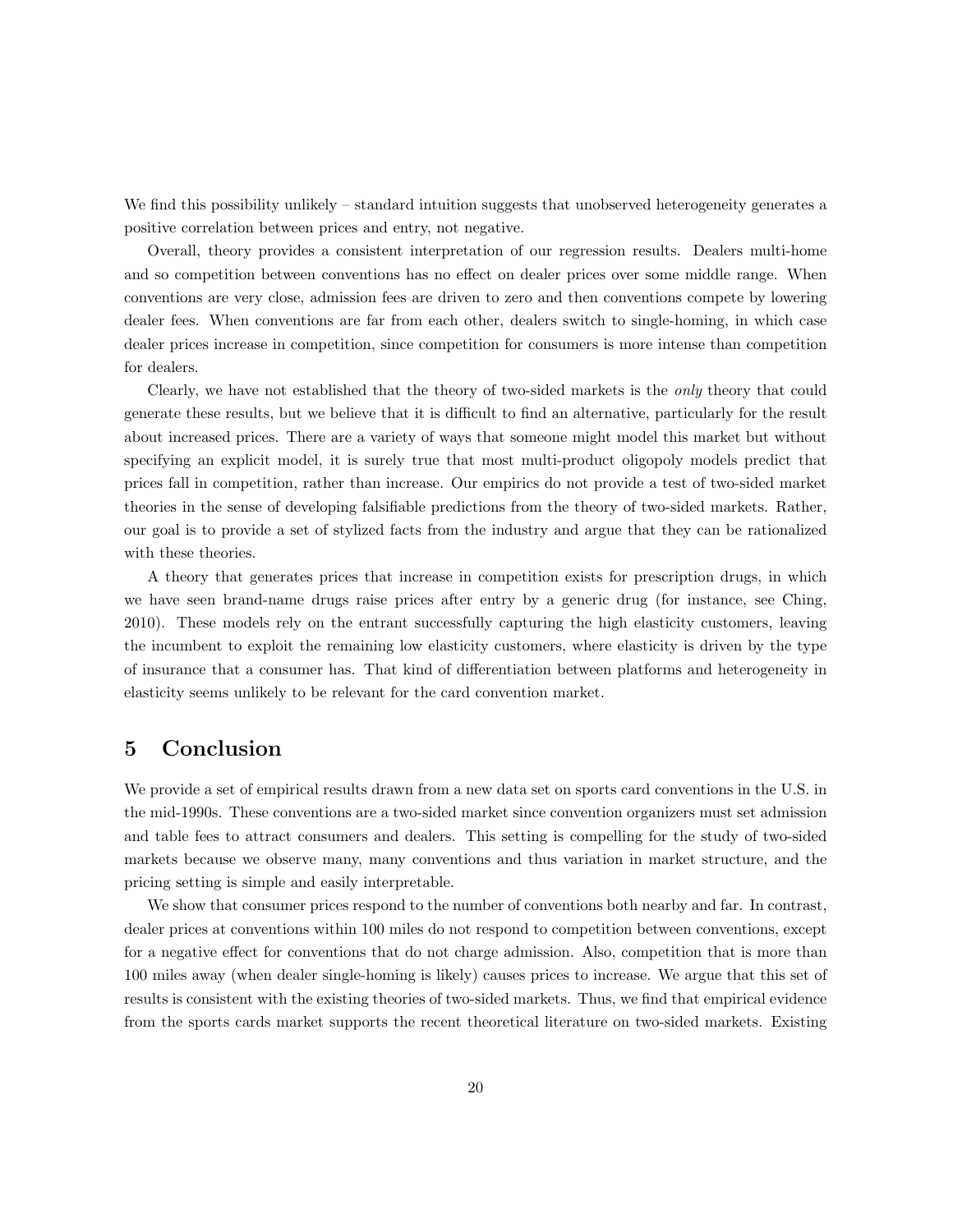theoretical work considers no more than two competing conventions, whereas our empirical setting is much more varied. Therefore, our results suggest that intuition obtained in a duopoly market structure can be extended to more complicated market structures.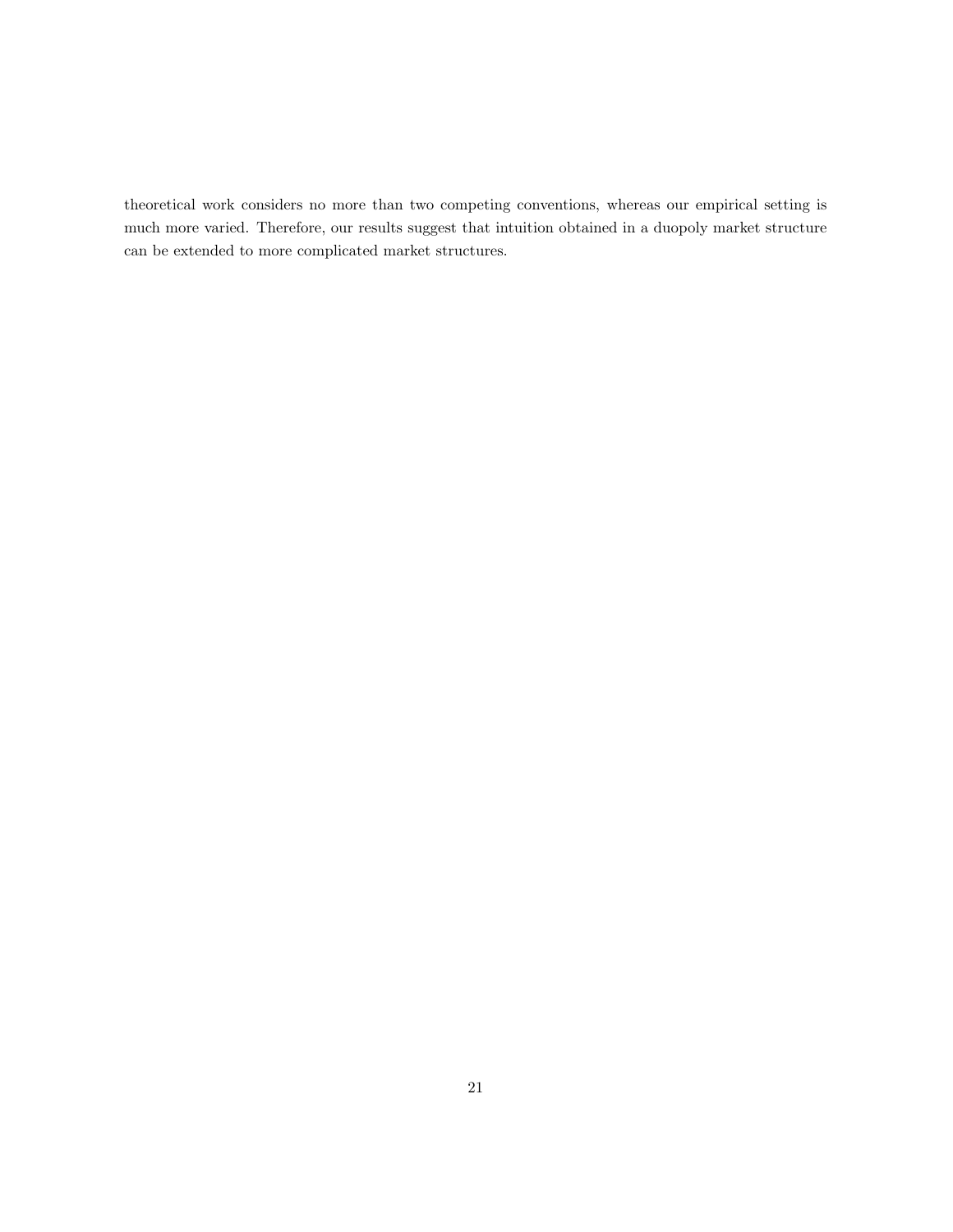## References

- Ackerberg, D. A. & Gowrisankaran, G. (2006). Quantifying equilibrium network externalities in the ach banking industry. RAND Journal of Economics, 37, 738–761.
- Argentesi, E. & Filistrucchi, L. (2007). Estimating market power in a two-sided market: The case of newspapers. Journal of Applied Econometrics, 22, 1247–1266.
- Armstrong, M. (2006). Competition in two-sided markets. RAND Journal of Economics, 37, 668–691.
- Armstrong, M. & Wright, J. (2007). Two-sided markets, competitive bottlenecks and exclusive contracts. Economic Theory, 32, 353–380.
- Caillaud, B. & Jullien, B. (2003). Chicken & egg: Competition among intermediation service providers. RAND Journal of Economics, 34, 309–328.
- Cantillon, E. & Yin, P.-L. (2008). Competition between exchanges: Lessons from the battle of the bund. Unpublished Manuscript, Sloan School of Management, Massachusetts Institute of Technology.
- Chamberlain, G. (1980). Analysis of covariance with qualitative data. Review of Economic Studies, 47, 225–238.
- Chandra, A. & Collard-Wexler, A. (2009). Mergers in two-sided markets: An application to the canadian newspaper industry. Journal of Economics and Management Science, 18, 1045–1070.
- Ching, A. (2010). A dynamic oligopoly structural model for the prescription drug market after patent expiration. International Economic Review, 51, 1175–1207.
- Corts, K. S. & Lederman, M. (2009). Software exclusivity and the scope of indirect network effects in the u.s. home video game market. *International Journal of Industrial Organization*, 27, 121–136.
- Derdenger, T. (2011). Technological tying and the intensity of competition: Empirical analysis of the video game industry. Unpublished Manuscript, Tepper School of Business, Carnegie Mellon University.
- Fan, Y. (2011). Ownership consolidation and product characteristics: A study of the U.S. daily newspaper market. Unpublished Manuscript, University of Michigan.
- Farrell, J. & Klemperer, P. (2007). Handbook of Industrial Organization, Vol 3, chapter Coordination and Lock-In: Competition with Switching Costs and Network Effects. Elsevier.
- Gandal, N., Kende, M., & Rob, R. (2000). The dynamics of technological adoption in hardware/software systems: The case of compact disc players. RAND Journal of Economics, 31, 43–61.
- Genakos, C. & Valletti, T. (2011). Testing the waterbed effect in mobile telecommunications. Journal of the European Economic Association, 9, 1114–1142.
- Goldmanis, M., Hortascu, A., Syverson, C., & Emre, O. (2010). E-commerce and the market structure of retail industries. Economic Journal, 120, 651682.
- Gomes, R. (2011). Optimal auction design in a two-sided market. Unpublished Manuscript, Toulouse School of Economics.
- Hagiu, A. & Wright, J. (2011). Multi-sided platforms. Unpublished Manuscript, Harvard Business School.
- Jeziorski, P. (2011). Estimation of cost synergies from mergers without cost data: Application to U.S. radio. Unpublished Manuscript, Haas School of Business.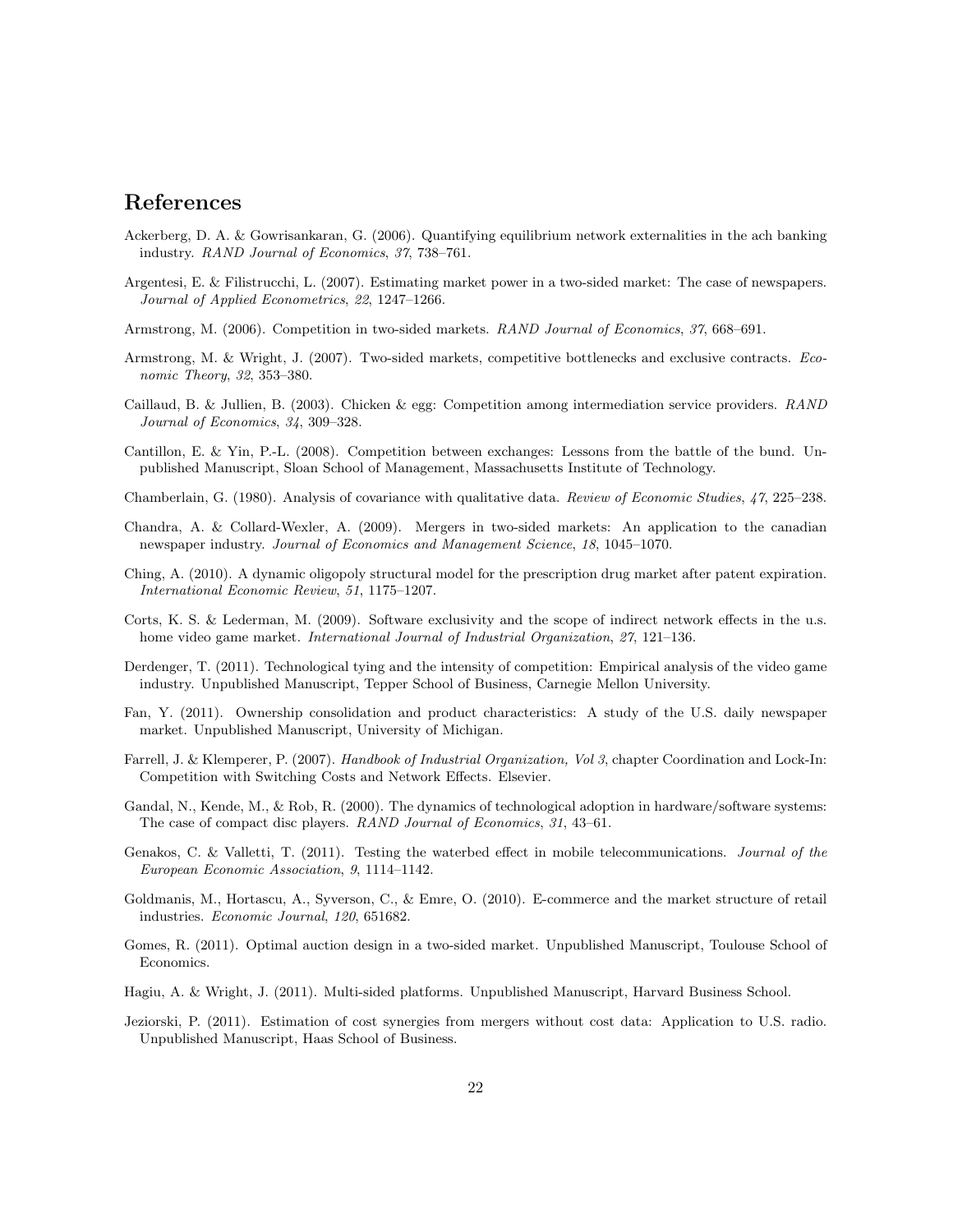- Jin, G. Z. & Kato, A. (2007). Dividing online and offline: A case study. Review of Economic Studies, 74, 981–1004.
- Kaiser, U. & Wright, J. (2006). Price structure in two-sided markets: Evidence from the magazine industry. International Journal of Industrial Organization, 24, 1–28.
- Lee, R. (2010). Dynamic demand estimation in platform and two-sided markets. Unpublished Manuscript, Stern School of Business.
- Rochet, J.-C. & Tirole, J. (2003). Platform competition in two-sided markets. Journal of the European Economic Association, 1, 990–1029.
- Rochet, J.-C. & Tirole, J. (2006). Two-sided markets: A progress report. RAND Journal of Economics, 37, 645–667.
- Rysman, M. (2004). Competition between networks: A study of the market for yellow pages. Review of Economic Studies, 71 (2), 483–512.
- Rysman, M. (2007). Empirical analysis of payment card usage. Journal of Industrial Economics, 60, 1–36.
- Rysman, M. (2009). The economics of two-sided markets. Journal of Economic Perspectives, 23, 125–144.
- Saloner, G. & Shepard, A. (1995). Adoption of technologies with network effects: An empirical examination of the adoption of Automated Teller Machines. RAND Journal of Economics, 26, 479–501.
- Weyl, E. G. (2010). A price theory of multi-sided platforms. American Economic Review, 100, 1642–1672.
- Wright, J. (2010). Why do merchants accept payment cards? Review of Network Economics, 9, Article 1.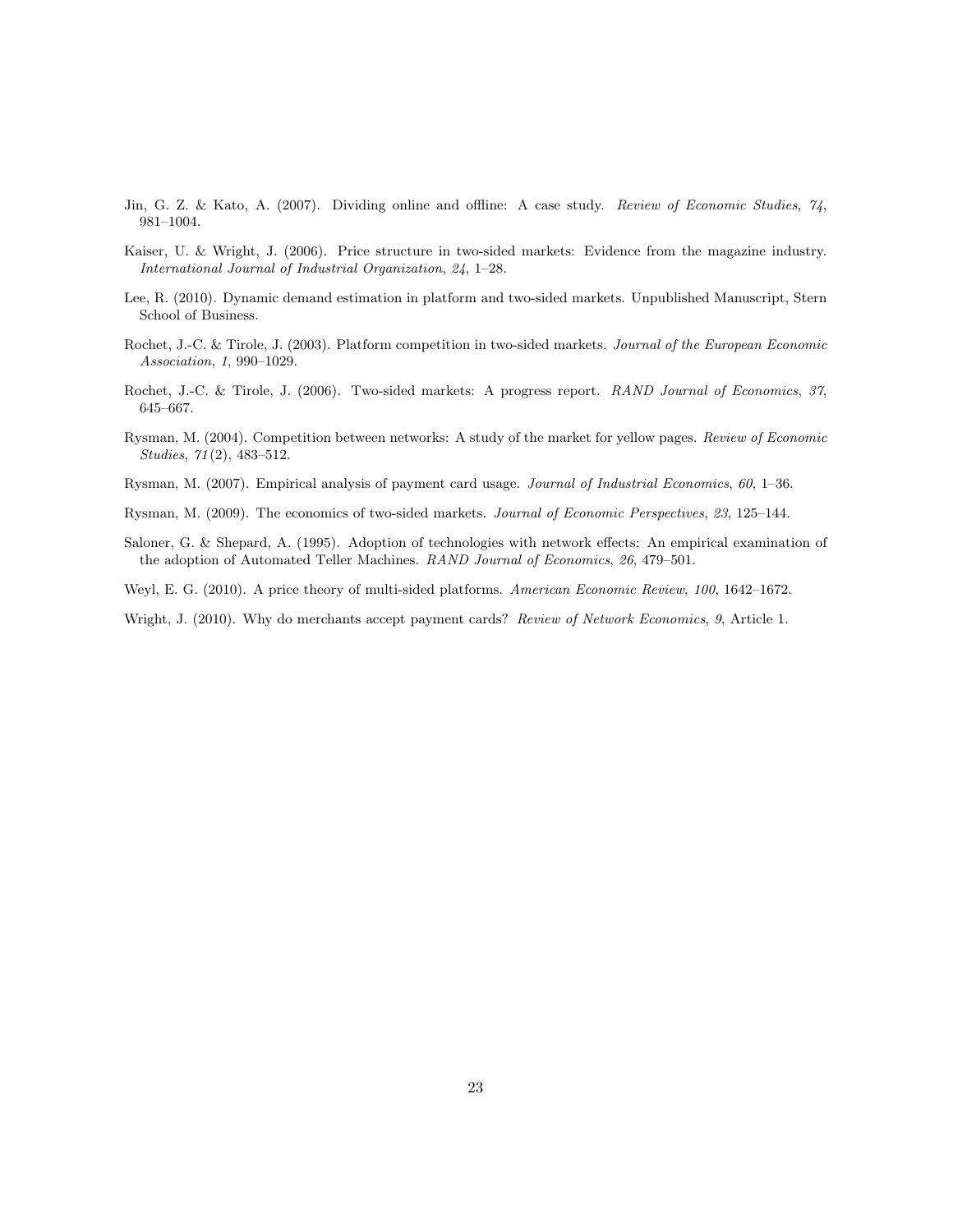## A Appendix: An illustrative model of sports card conventions

Competition among sports card conventions can be summarized as the number of competitors that a convention faces in the same time frame within a specific distance. However solving a theoretical model that allows for variation in both the number of platforms and distance between platforms is a challenge. Like the existing theoretical literature on two-sided markets, we restrict our model to have two platforms and and we use the distance between platforms to proxy for the level competition. In Section 4 , we explain how we interpret predictions from this model in the context of sports card conventions. See footnote 12 as well.

We base our work closely on the model of Armstrong (2006). This model is useful for representing the sports card convention market because it address competition between two platforms that charge only a fixed fee to each agent and do not charge based on the number of trades made through the platform. We extend this model to allow for a market expansion effect from lowering prices. While doing so complicates the model, it also provides more realistic results to take to data.

Consider two sides of a market, with one set of agents on each side. Side  $C$  is made up of consumers and side  $D$  is make up of dealers. We index sides by  $m$ . Consumers and dealers are distributed along separate real number lines with density one. They are distributed across the entire line.<sup>17</sup> Agent  $i$  in market m is located at  $l_i$  (we do not index  $l_i$  by market for notational convenience). Consumer i bears no relationship with dealer  $i$  in side D. That is, they make their choices independently. There are two conventions, or "platforms", 1 and 2, indexed by  $j$ . Throughout, we assume that platforms have no costs. The platforms sell to consumers and dealers simultaneously. The location of platform  $j$  in side  $m$ is  $l_j^m$ . In this set-up, we can consider comparative static in  $l_j^C$  but not  $l_j^D$ , as if a platform could change its location with respect to consumers but not dealers. Clearly, this is an abstraction since an actual change in geographic location would affect all types of agents, but we think of this is an approximation to a situation in which one set of agents cares about location much more than the other. Alternatively, one may assume conventions have the same location on each side of the market (that is,  $l_j^C = l_j^D$ ) but with consumers having higher travel costs than dealers  $(t^C > t^D)$ . We solve this alternative model and find the same qualitative results, although the equations are much more complicated and we must resort to numerical analysis to a greater degree. For this reason, we only present the model that assumes equal travel cost but allows platforms to change locations on the two sides asymmetrically.

Agents value a platform based on how many agents the platform serves in the other side. Suppose platform j sells to  $n_j^C$  consumers and  $n_j^D$  dealers. The utility to agent i in side m is  $u_{ij}^m$ , defined to be:

$$
u_{ij}^C = v + \alpha n_j^D - p_j^C - t|l_i - l_j^C|
$$
  

$$
u_{ij}^D = v + \alpha n_j^C - p_j^D - t|l_i - l_j^D|
$$

where v represents the stand-alone utility of purchase to consumers and dealers,  $\alpha$  determines the value conferred by sales in the other side of the market,  $p_j^m$  is the price of platform j in side m, and t parameterizes the travel cost. We assume that agents could instead use some outside good with utility of zero. Figure 3 displays our model visually.

Note that we are treating dealers symmetrically with consumers. We do not model price-setting, competition or other externalities between dealers. Doing so would complicate our analysis unnecessarily. Wright (2010) presents a model with within-group competition that turns out to be just a change of

<sup>&</sup>lt;sup>17</sup>The important assumption is not that agents extend forever across each line but that they extend past whatever location would generate sales for zero prices, so there is always a demand expansion effect to lower prices.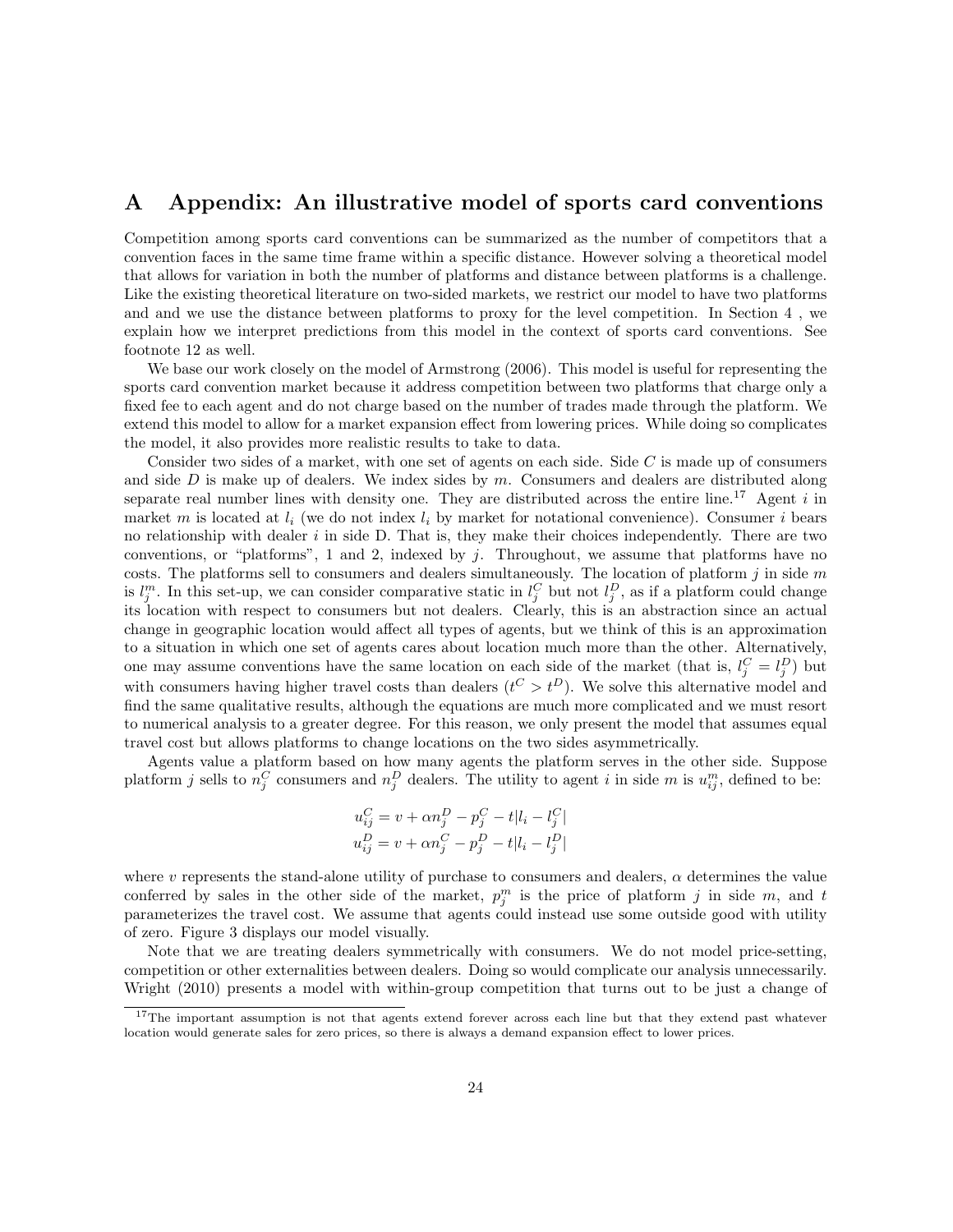

Figure 3: Consumers, dealers, platform locations and quantities.

variables from the model we consider. Also, we assume there is agent heterogeneity in  $l_i$  but not  $\alpha$ . Weyl (2010) explores a model with heterogeneity in both terms but we have not done so as we believe that geographic heterogeneity is the most important issue in our application.

Throughout, we parameterize the model as follows, which we regard as without loss of generality:

#### Assumption 1  $C_1^C = -1$   $l_1^D = -1$   $l_2^D = 1$   $t = 1$ .

We want to consider comparative statics of prices in  $l_2^C$ . An alternative would be to allow t to be heterogeneous across markets and consider comparative statics in consumer  $t$ . However, note that reductions in t bring conventions closer together and increase the responsiveness to the number of agents on the other side, like increasing  $\alpha$ . We wish to isolate the competitive effect, and so focus on  $l_2^C$ .

We assume that the two platforms choose prices simultaneously and we solve for a Nash equilibrium of the game. Platforms are symmetric and we find only symmetric equilibria. Hence, we always find that  $P_1^m = P_2^m$  for  $m = \{C, D\}.$ 

We consider the case in which consumers and dealers both single-home. That is, agents pick the single platform that gives the highest utility, or choose no platform if the value of purchase does not exceed their reservation value of zero.

We are interested in cases in which there is a strategic interaction between the two platforms, so we consider cases in which all consumers located between the two platforms prefer purchasing from either platform to no purchase. Armstrong (2006) obtains simple analytic solutions to a similar model in which agents are assumed to be on finite lines and platforms are at the ends of these lines. However, the lack of a demand expansion effect leads to some unrealistic implications. The principal innovation of our model is to incorporate a demand expansion effect by allowing agents to be located on both sides of the platforms. While our solutions are less elegant, they are more relevant for our empirical work.

For each platform, profit is  $\pi_j = p_j^C n_j^C + p_j^D n_j^D$ . Demand for each platform on each side of the market is:

$$
n_j^m = \frac{\left(\alpha n_j^{-m} - p_j^m\right) - \left(\alpha n_{-j}^{-m} - p_{-j}^m\right)}{2} + \frac{l_2^m - l_1^m}{2} + v + \alpha n_j^{-m} - p_j^m
$$

where  $n_{-j}^{-m}$  refers to the number of agents purchasing the other platform's product in the other side. The first two terms refer to the profit drawn from agents between the two platforms. The first term will be